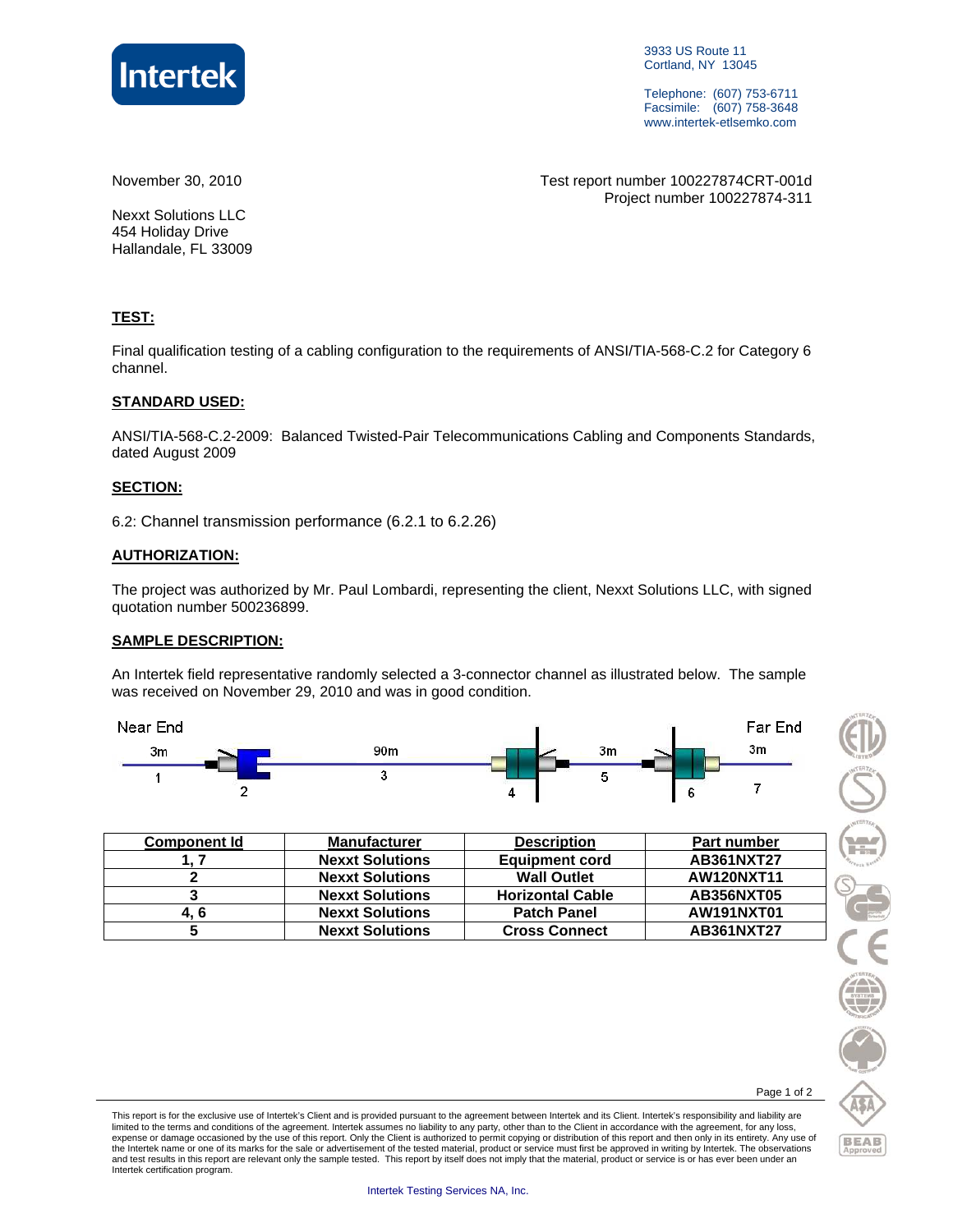

#### **EQUIPMENT LIST:**

The following equipment was employed in conducting the tests.

| Equipment used                        | Model  | Control | Calibration | Calibration |
|---------------------------------------|--------|---------|-------------|-------------|
|                                       | number | number  | date        | due date    |
| <b>HP Automatic Cable Test System</b> | 46152A | E307    | 3/1/2010    | 3/1/2011    |

#### **DATE OF TEST:**

November 30, 2010

#### **TEST REPORT REVISION HISTORY:**

First Issue: November 30, 2010 Original Document

**RESULTS:** See appendix A for the test results.

#### **CONCLUSION:**

The channel cabling configuration, as previously described and randomly selected by an Intertek field representative, was tested in accordance with the standard referred to on page 1, and did comply with the indicated applicable transmission requirements. The testing was performed at Intertek located in Cortland, New York.

The procedures and requirements were taken from the standard referred to on page 1.

Reviewed and Approved By:

 $\mu$ 

Pellotier

Antoine Pelletier Engineer Global Cabling Products Testing

John Cash Technician Global Cabling Products Testing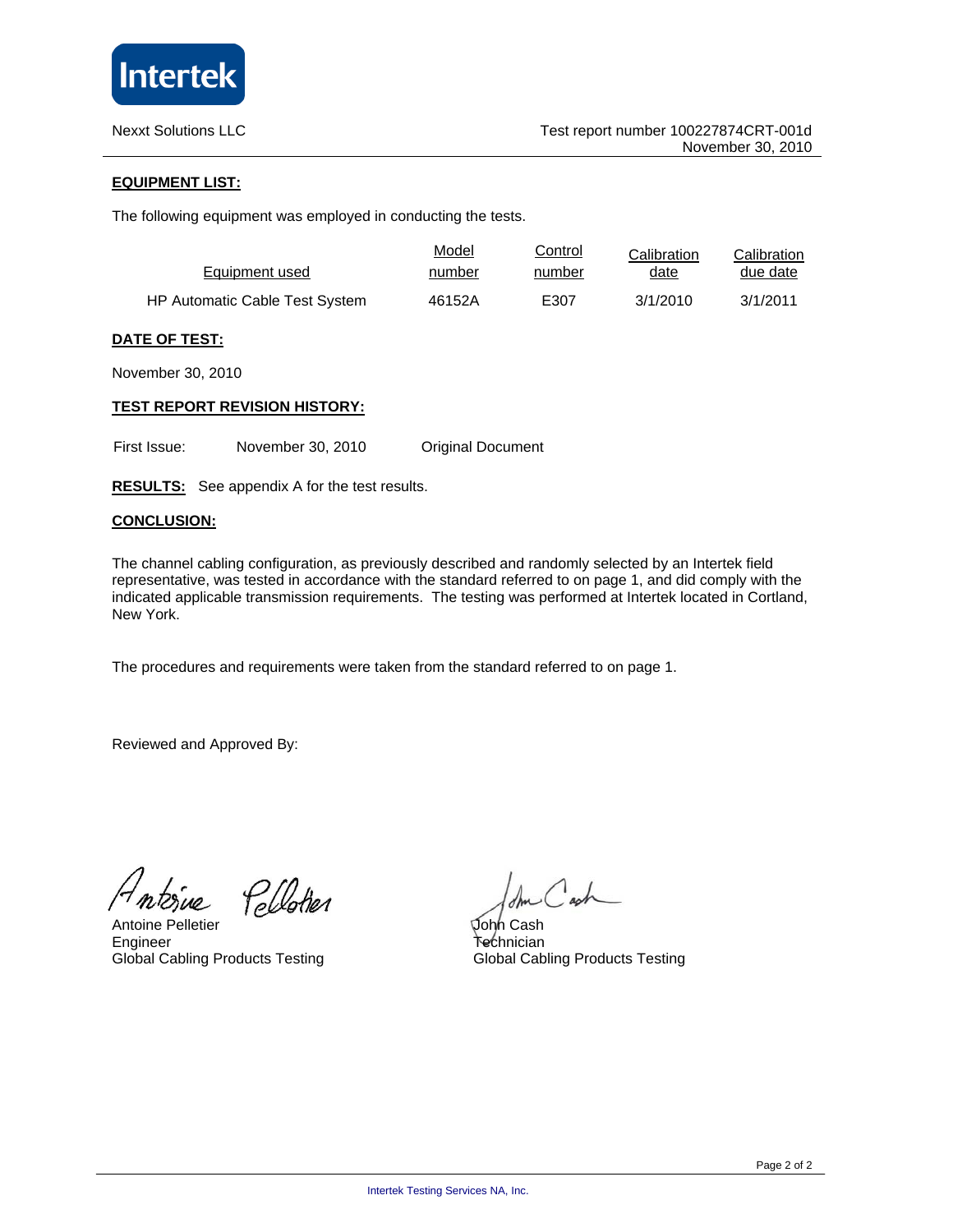

**Nexxt Solutions LLC** 

**Appendix A**  Test results

This appendix contains 42 pages.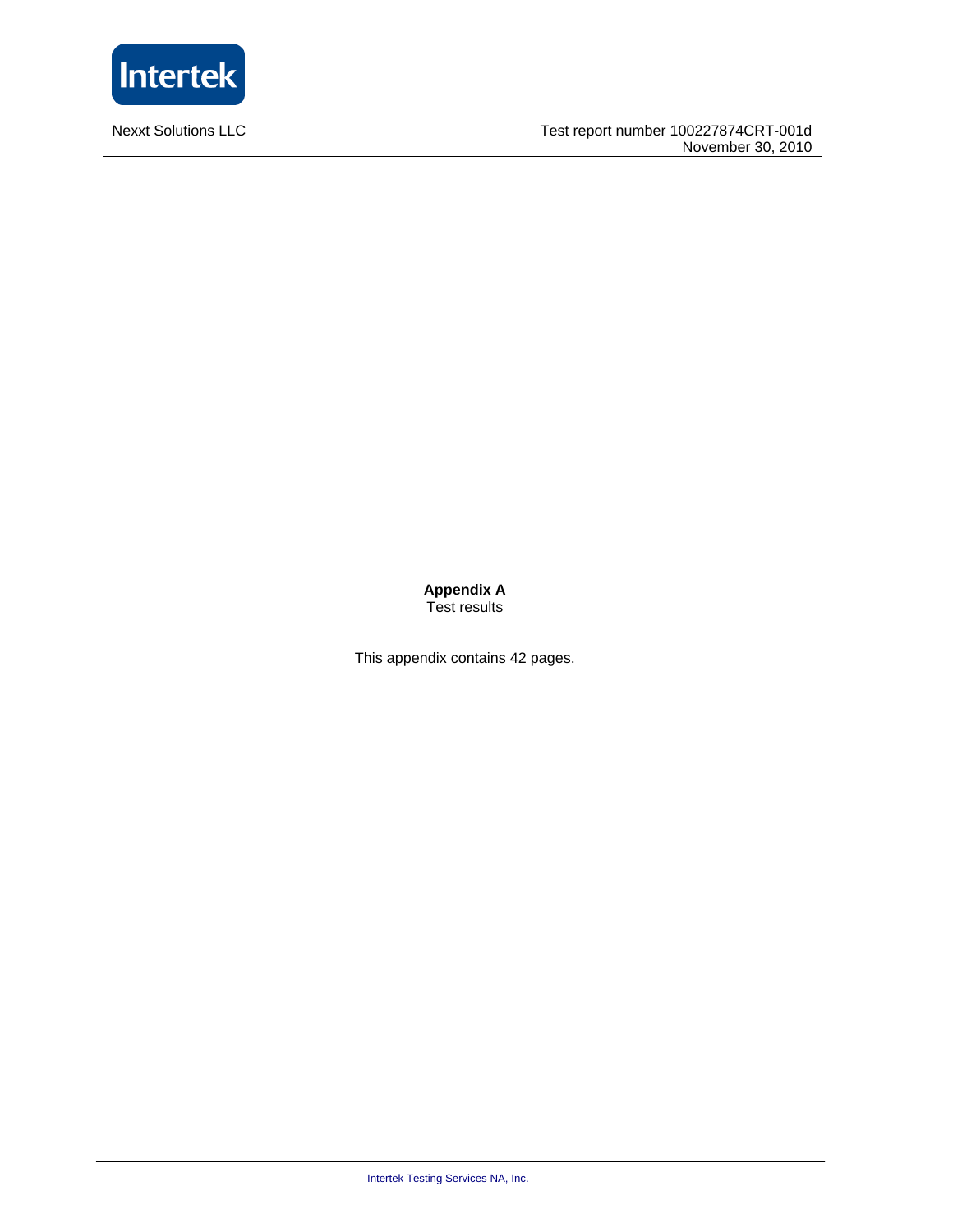

## **Low Frequency Report**

| <b>Client</b><br><b>Specification</b> | <b>Nexxt Solutions</b><br>TIA-568-C2 - Cat 6 Channel | <b>Project No</b>  | 100227874CRT-001d |
|---------------------------------------|------------------------------------------------------|--------------------|-------------------|
| <b>Part No</b>                        |                                                      | Length(m)          | 100.              |
| <b>Test Started</b>                   | 11/30/2010 3:01:18 PM                                | <b>Temperature</b> | 23 °C             |
| <b>Description</b>                    | 3 Connector Channel                                  | Appendix           | Α                 |
| <b>Operator Name</b>                  | John Cash                                            | <b>Test Status</b> | <b>Complies</b>   |

| DC Resistance (Ohms) |        |        |              |              |  |
|----------------------|--------|--------|--------------|--------------|--|
| <b>Blue</b>          | Orange | Green  | <b>Brown</b> | Limit (Ohms) |  |
| 7.7140               | 7.5510 | 7.6203 | 7.4320       |              |  |
| 7.6518               | 7.4909 | 7.6675 | 7.5991       |              |  |

| <b>Resistance Unbalanced (%)</b> |        |       |              |              |  |
|----------------------------------|--------|-------|--------------|--------------|--|
| <b>Blue</b>                      | Orange | Green | <b>Brown</b> | Limit $(% )$ |  |
| 0.40                             | 0.40   | 0.31  | 1.11         | 3.00         |  |

| <b>Resistance Unbalanced Pair-Pair (%)</b> |                     |              |      |                                             |      |              |
|--------------------------------------------|---------------------|--------------|------|---------------------------------------------|------|--------------|
| <b>Blue - Orange</b>                       | <b>Blue - Green</b> | Blue - Brown |      | Orange - Green Orange - Brown Green - Brown |      | Limit $(% )$ |
| 1.07                                       | 0.25                | 1 1 1        | 0.81 | 0.04                                        | 0.85 |              |

| DC Loop Resistance (Ohms) |         |         |              |              |  |
|---------------------------|---------|---------|--------------|--------------|--|
| <b>Blue</b>               | Orange  | Green   | <b>Brown</b> | Limit (Ohms) |  |
| 15.3710                   | 15.0470 | 15.2930 | 15.0350      | 25,0000      |  |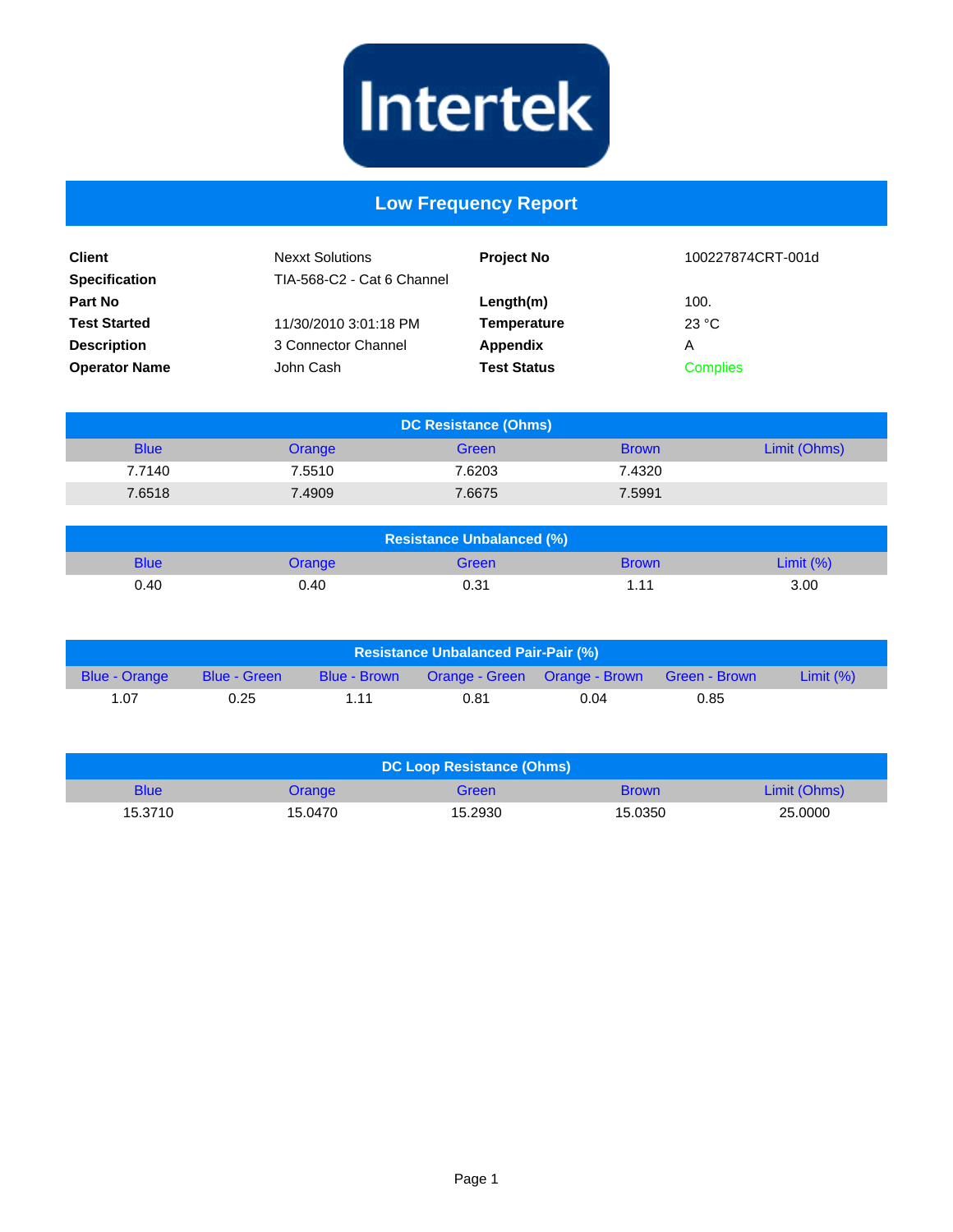# Intertek

## **Attenuation (Near End)**

| <b>Client</b><br><b>Specification</b> | <b>Nexxt Solutions</b><br>TIA-568-C2 - Cat 6 Channel | <b>Project No</b>  | 100227874CRT-001d |
|---------------------------------------|------------------------------------------------------|--------------------|-------------------|
| <b>Part No</b>                        |                                                      | Length(m)          | 100.              |
| <b>Test Started</b>                   | 11/30/2010 3:01:18 PM                                | Temperature        | 23 °C             |
| <b>Description</b>                    | 3 Connector Channel                                  | Appendix           | Α                 |
| <b>Operator Name</b>                  | John Cash                                            | <b>Test Status</b> | <b>Complies</b>   |

| <b>Attenuation Near End (dB)</b> |             |          |          |              |  |  |
|----------------------------------|-------------|----------|----------|--------------|--|--|
| Frequency                        | <b>Blue</b> | Orange   | Green    | <b>Brown</b> |  |  |
| 0.772                            | $-1.57$     | $-1.49$  | $-1.55$  | $-1.48$      |  |  |
| 1.                               | $-1.80$     | $-1.72$  | $-1.78$  | $-1.71$      |  |  |
| 4.                               | $-3.62$     | $-3.51$  | $-3.61$  | $-3.48$      |  |  |
| 8.                               | $-5.16$     | $-5.02$  | $-5.14$  | $-4.97$      |  |  |
| 10.                              | $-5.79$     | $-5.64$  | $-5.76$  | $-5.58$      |  |  |
| 16.                              | $-7.38$     | $-7.19$  | $-7.35$  | $-7.10$      |  |  |
| 20.                              | $-8.29$     | $-8.08$  | $-8.26$  | $-7.98$      |  |  |
| 25.                              | $-9.33$     | $-9.11$  | $-9.28$  | $-8.99$      |  |  |
| 31.25                            | $-10.49$    | $-10.30$ | $-10.45$ | $-10.14$     |  |  |
| 62.5                             | $-15.12$    | $-14.88$ | $-15.09$ | $-14.62$     |  |  |
| 100.                             | $-19.46$    | $-19.11$ | $-19.43$ | $-18.75$     |  |  |
| 150.                             | $-24.19$    | $-23.69$ | $-24.23$ | $-23.25$     |  |  |
| 155.                             | $-24.57$    | $-24.26$ | $-24.60$ | $-23.75$     |  |  |
| 200.                             | $-28.57$    | $-27.53$ | $-28.40$ | $-27.15$     |  |  |
| 250.                             | $-31.83$    | $-31.45$ | $-31.99$ | $-30.52$     |  |  |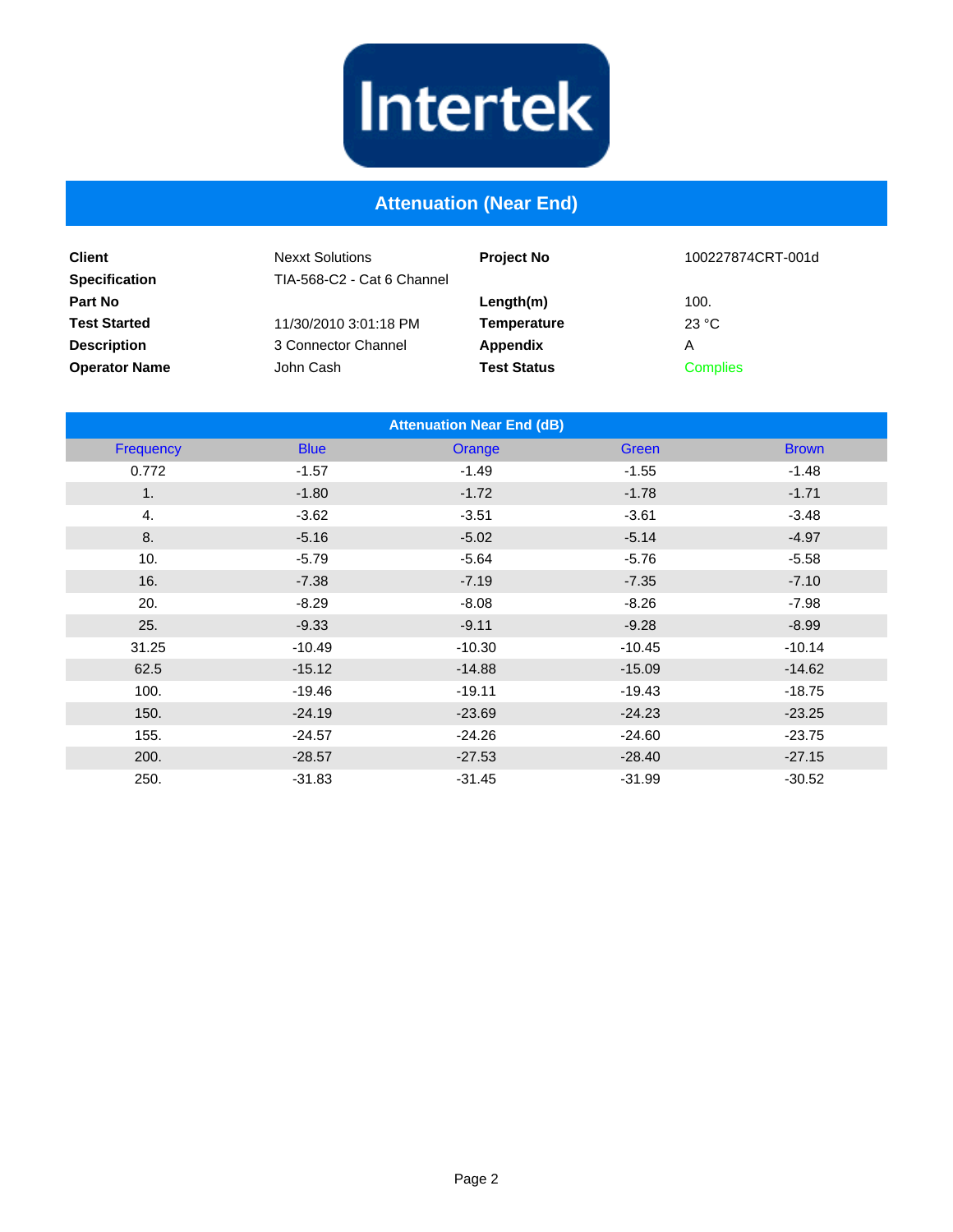

## **Near End Cross Talk (Near End)**

| <b>Client</b><br><b>Specification</b> | <b>Nexxt Solutions</b><br>TIA-568-C2 - Cat 6 Channel | <b>Project No</b>  | 100227874CRT-001d |
|---------------------------------------|------------------------------------------------------|--------------------|-------------------|
| <b>Part No</b>                        |                                                      | Length(m)          | 100.              |
| <b>Test Started</b>                   | 11/30/2010 3:01:18 PM                                | <b>Temperature</b> | 23 °C             |
| <b>Description</b>                    | 3 Connector Channel                                  | Appendix           | Α                 |
| <b>Operator Name</b>                  | John Cash                                            | <b>Test Status</b> | <b>Complies</b>   |

| <b>NEXT Near End (dB)</b> |                      |                     |                     |                |                |               |
|---------------------------|----------------------|---------------------|---------------------|----------------|----------------|---------------|
| <b>Frequency</b>          | <b>Blue - Orange</b> | <b>Blue - Green</b> | <b>Blue - Brown</b> | Orange - Green | Orange - Brown | Green - Brown |
| 0.772                     | $-93.36$             | $-87.55$            | $-91.02$            | $-88.61$       | $-97.49$       | $-102.00$     |
| 1.                        | $-89.13$             | $-88.17$            | $-93.75$            | $-87.98$       | $-98.16$       | $-97.85$      |
| 4.                        | $-85.02$             | $-81.11$            | $-81.29$            | $-76.64$       | $-87.33$       | $-97.45$      |
| 8.                        | $-74.21$             | $-75.81$            | $-76.24$            | $-69.22$       | $-87.02$       | $-78.11$      |
| 10.                       | $-76.60$             | $-77.07$            | $-73.83$            | $-66.48$       | $-82.58$       | $-85.40$      |
| 16.                       | $-67.37$             | $-78.96$            | $-74.57$            | $-65.44$       | $-83.16$       | $-82.79$      |
| 20.                       | $-74.02$             | $-74.54$            | $-75.41$            | $-61.56$       | $-79.22$       | $-73.72$      |
| 25.                       | $-72.04$             | $-71.98$            | $-67.65$            | $-62.74$       | $-78.66$       | $-72.73$      |
| 31.25                     | $-63.64$             | $-70.62$            | $-71.52$            | $-57.36$       | $-86.18$       | $-69.17$      |
| 62.5                      | $-58.36$             | $-66.12$            | $-63.75$            | $-53.68$       | $-68.42$       | $-63.30$      |
| 100.                      | $-56.33$             | $-66.71$            | $-55.04$            | $-50.13$       | $-74.74$       | $-56.78$      |
| 150.                      | $-52.25$             | $-58.60$            | $-53.55$            | $-44.17$       | $-64.46$       | $-50.51$      |
| 155.                      | $-55.22$             | $-56.72$            | $-53.24$            | $-44.16$       | $-61.21$       | $-48.62$      |
| 200.                      | $-53.19$             | $-50.86$            | $-47.90$            | $-42.34$       | $-57.66$       | $-44.67$      |
| 250.                      | $-51.31$             | $-44.46$            | $-47.67$            | $-41.42$       | $-72.13$       | $-43.97$      |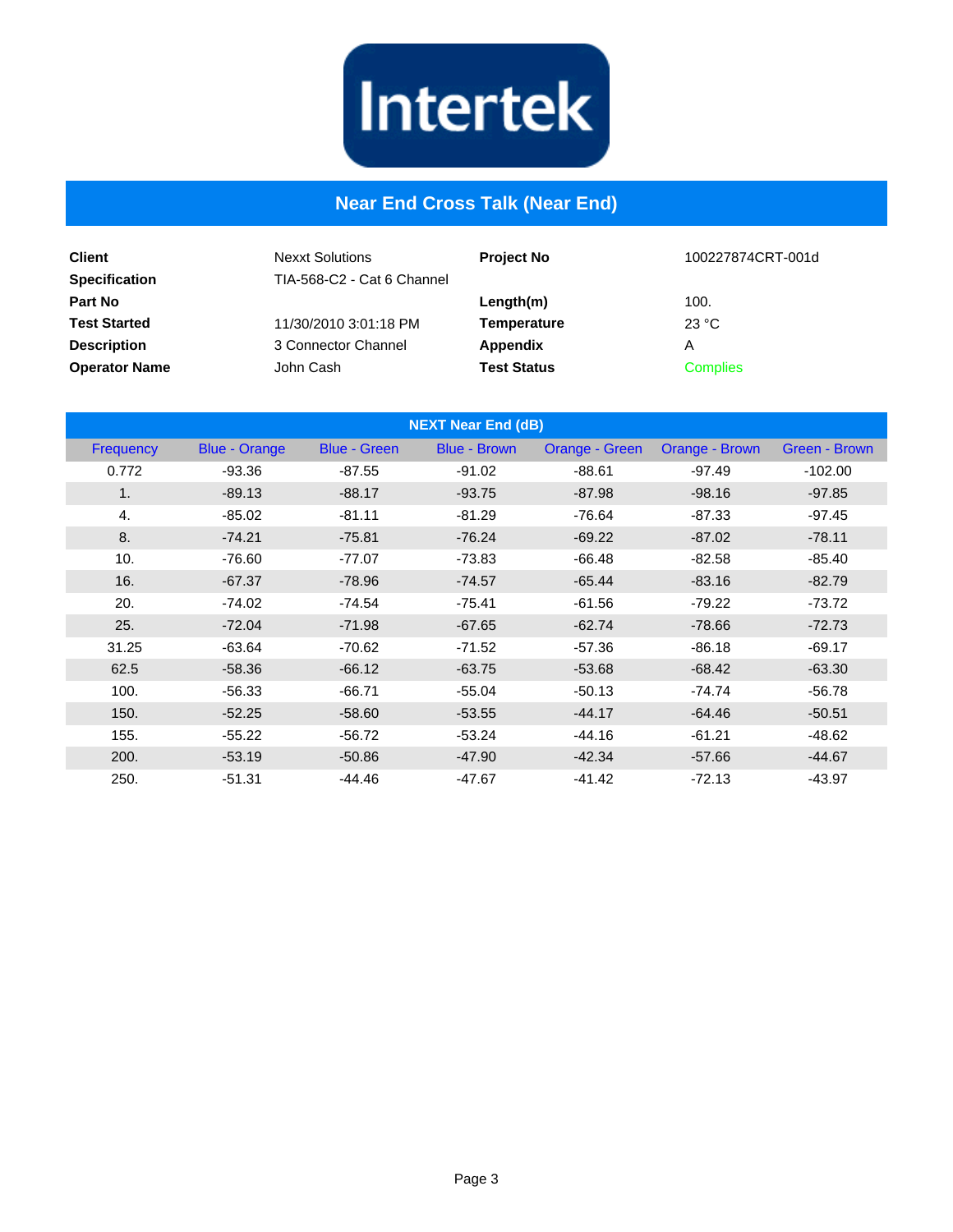

## **Near End Cross Talk (Far End)**

| <b>Client</b><br><b>Specification</b> | <b>Nexxt Solutions</b><br>TIA-568-C2 - Cat 6 Channel | <b>Project No</b>  | 100227874CRT-001d |
|---------------------------------------|------------------------------------------------------|--------------------|-------------------|
| <b>Part No</b>                        |                                                      | Length(m)          | 100.              |
| <b>Test Started</b>                   | 11/30/2010 3:01:18 PM                                | <b>Temperature</b> | 23 °C             |
| <b>Description</b>                    | 3 Connector Channel                                  | Appendix           | Α                 |
| <b>Operator Name</b>                  | John Cash                                            | <b>Test Status</b> | <b>Complies</b>   |

| <b>NEXT Far End (dB)</b> |                      |                     |                     |                |                |               |
|--------------------------|----------------------|---------------------|---------------------|----------------|----------------|---------------|
| Frequency                | <b>Blue - Orange</b> | <b>Blue - Green</b> | <b>Blue - Brown</b> | Orange - Green | Orange - Brown | Green - Brown |
| 0.772                    | $-93.26$             | $-90.27$            | $-88.16$            | $-90.25$       | $-88.60$       | $-92.89$      |
| 1.                       | $-87.90$             | $-88.51$            | $-104.78$           | $-97.43$       | $-91.54$       | $-90.12$      |
| 4.                       | $-76.53$             | $-89.98$            | $-78.40$            | $-81.01$       | $-83.73$       | $-101.78$     |
| 8.                       | $-70.86$             | $-82.60$            | $-73.38$            | $-74.39$       | $-94.19$       | $-86.29$      |
| 10.                      | $-72.34$             | $-79.39$            | $-73.45$            | $-75.41$       | $-84.83$       | $-78.98$      |
| 16.                      | $-68.10$             | $-71.40$            | $-67.73$            | $-73.68$       | $-82.65$       | $-79.71$      |
| 20.                      | $-70.50$             | $-71.89$            | $-69.56$            | $-64.71$       | $-81.07$       | $-75.74$      |
| 25.                      | $-62.74$             | $-68.78$            | $-64.56$            | $-63.21$       | $-75.51$       | $-78.22$      |
| 31.25                    | $-57.58$             | $-75.89$            | $-68.54$            | $-61.75$       | $-74.24$       | $-65.09$      |
| 62.5                     | $-54.74$             | $-61.54$            | $-60.93$            | $-55.08$       | $-67.69$       | $-62.73$      |
| 100.                     | $-48.34$             | $-61.38$            | $-58.31$            | $-54.50$       | $-56.10$       | $-58.77$      |
| 150.                     | $-56.70$             | $-53.61$            | $-48.03$            | $-50.83$       | $-66.06$       | $-55.41$      |
| 155.                     | $-52.66$             | $-49.68$            | $-46.50$            | $-47.33$       | $-56.20$       | $-53.35$      |
| 200.                     | $-43.70$             | $-44.65$            | $-48.20$            | $-49.35$       | $-47.88$       | $-64.49$      |
| 250.                     | $-46.78$             | $-44.54$            | $-46.00$            | $-47.03$       | $-51.85$       | $-48.92$      |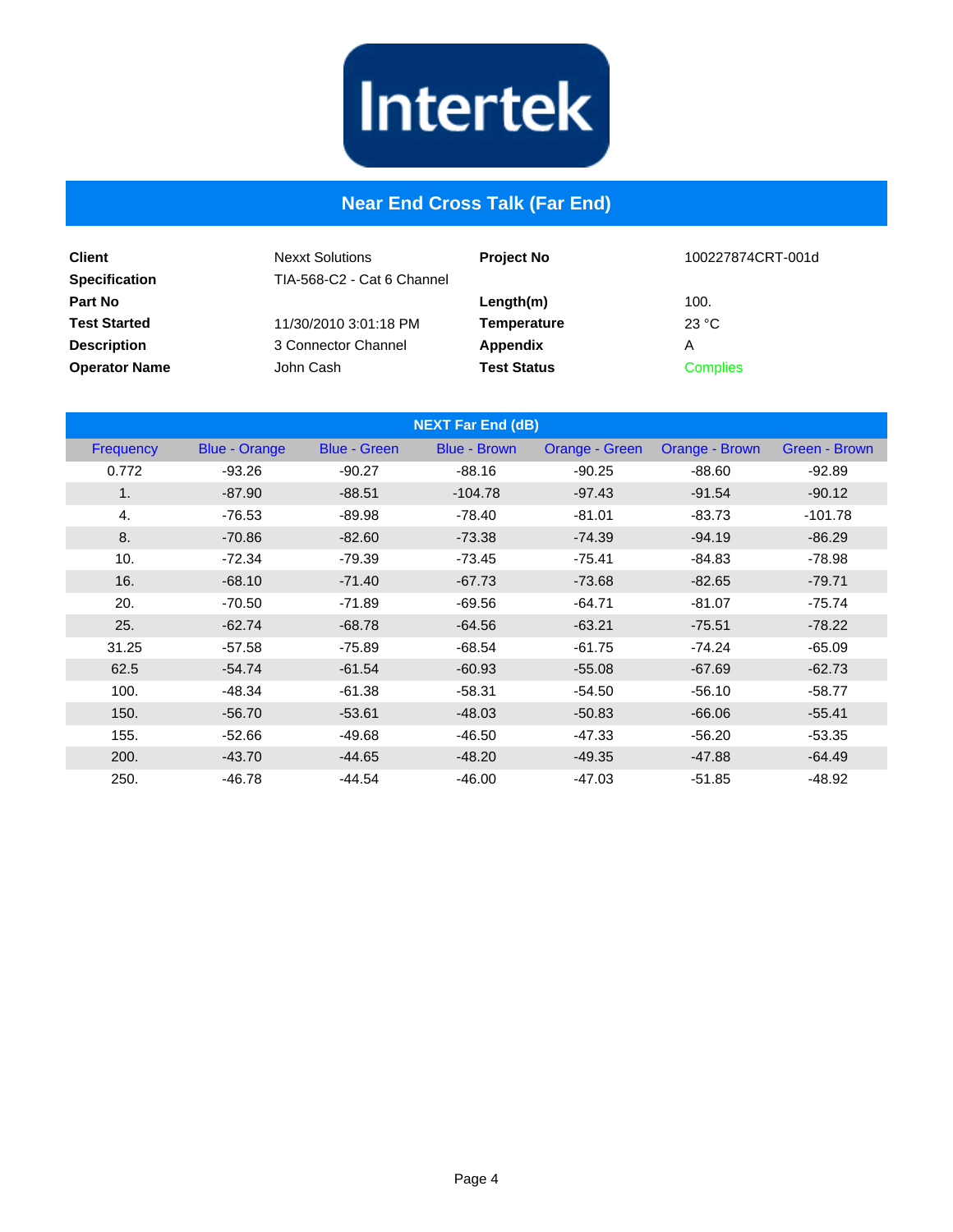

## **NEXT Power Sum (Near End)**

| <b>Client</b><br><b>Specification</b> | <b>Nexxt Solutions</b><br>TIA-568-C2 - Cat 6 Channel | <b>Project No</b>  | 100227874CRT-001d |
|---------------------------------------|------------------------------------------------------|--------------------|-------------------|
| <b>Part No</b>                        |                                                      | Length(m)          | 100.              |
| <b>Test Started</b>                   | 11/30/2010 3:01:18 PM                                | Temperature        | 23 °C             |
| <b>Description</b>                    | 3 Connector Channel                                  | Appendix           | Α                 |
| <b>Operator Name</b>                  | John Cash                                            | <b>Test Status</b> | <b>Complies</b>   |

| <b>PS NEXT Near End (dB)</b> |             |          |          |              |  |
|------------------------------|-------------|----------|----------|--------------|--|
| Frequency                    | <b>Blue</b> | Orange   | Green    | <b>Brown</b> |  |
| 0.772                        | $-85.21$    | $-86.92$ | $-84.84$ | $-89.57$     |  |
| 1 <sub>1</sub>               | $-84.46$    | $-85.09$ | $-84.68$ | $-90.50$     |  |
| 4.                           | $-76.42$    | $-75.41$ | $-75.07$ | $-80.16$     |  |
| 8.                           | $-70.46$    | $-67.89$ | $-67.92$ | $-73.82$     |  |
| 10.                          | $-70.27$    | $-65.80$ | $-66.04$ | $-72.92$     |  |
| 16.                          | $-66.17$    | $-63.08$ | $-65.13$ | $-73.09$     |  |
| 20.                          | $-69.69$    | $-61.23$ | $-61.09$ | $-70.36$     |  |
| 25.                          | $-65.19$    | $-62.15$ | $-61.87$ | $-66.11$     |  |
| 31.25                        | $-62.27$    | $-56.37$ | $-56.89$ | $-66.95$     |  |
| 62.5                         | $-56.70$    | $-52.29$ | $-53.00$ | $-59.82$     |  |
| 100.                         | $-52.46$    | $-49.18$ | $-49.19$ | $-52.77$     |  |
| 150.                         | $-49.29$    | $-43.51$ | $-43.14$ | $-48.64$     |  |
| 155.                         | $-50.05$    | $-43.75$ | $-42.66$ | $-47.15$     |  |
| 200.                         | $-45.34$    | $-41.88$ | $-39.97$ | $-42.83$     |  |
| 250.                         | $-42.20$    | $-41.00$ | $-38.30$ | $-42.42$     |  |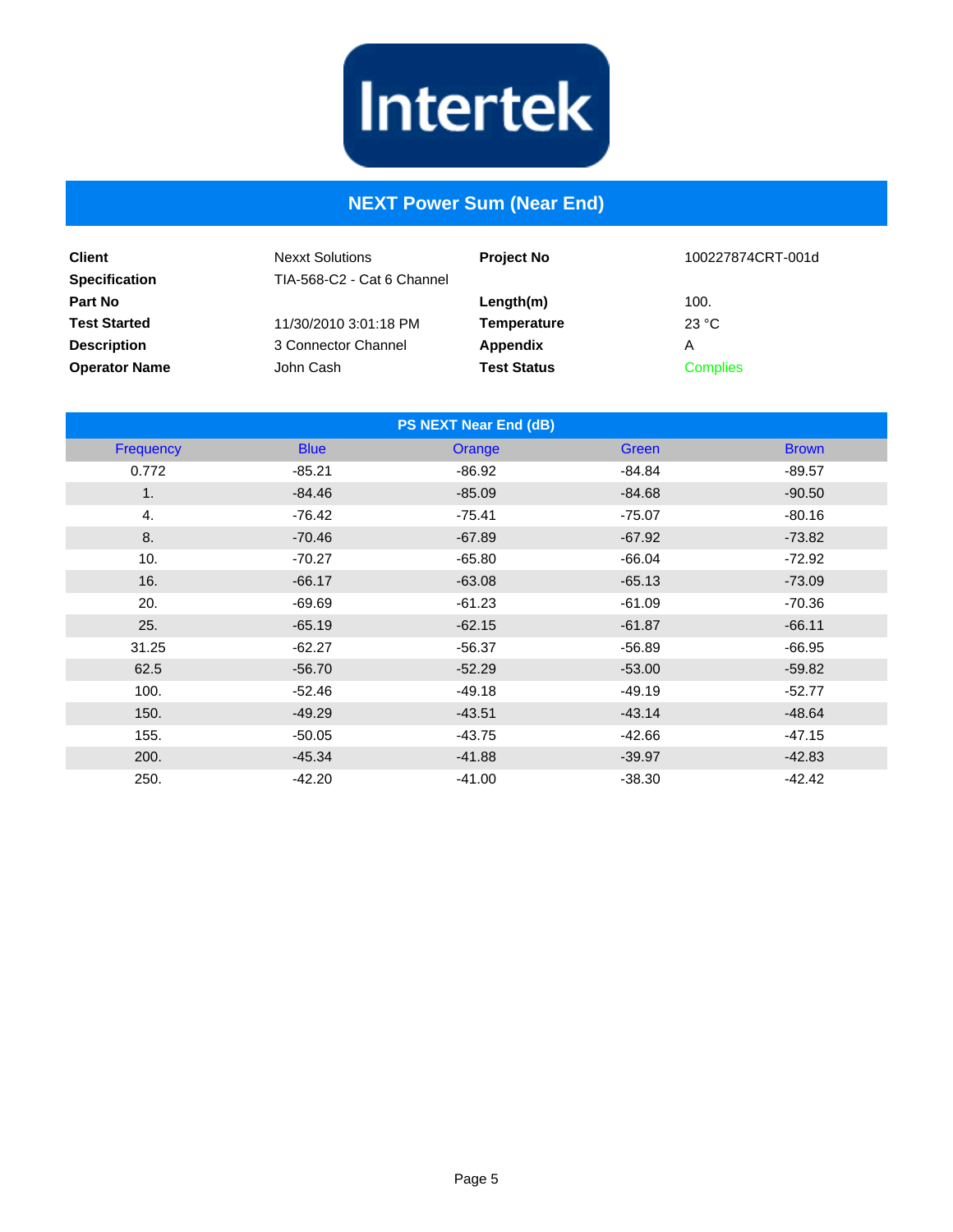

# **NEXT Power Sum (Far End)**

| <b>Client</b><br><b>Specification</b> | <b>Nexxt Solutions</b><br>TIA-568-C2 - Cat 6 Channel | <b>Project No</b>  | 100227874CRT-001d |
|---------------------------------------|------------------------------------------------------|--------------------|-------------------|
| Part No                               |                                                      | Length(m)          | 100.              |
| <b>Test Started</b>                   | 11/30/2010 3:01:18 PM                                | Temperature        | 23 °C             |
| <b>Description</b>                    | 3 Connector Channel                                  | Appendix           | Α                 |
| <b>Operator Name</b>                  | John Cash                                            | <b>Test Status</b> | <b>Complies</b>   |

| <b>PS NEXT Far End (dB)</b> |             |          |              |              |
|-----------------------------|-------------|----------|--------------|--------------|
| Frequency                   | <b>Blue</b> | Orange   | <b>Green</b> | <b>Brown</b> |
| 0.772                       | $-85.28$    | $-85.19$ | $-86.20$     | $-84.46$     |
| 1.                          | $-83.57$    | $-84.13$ | $-85.33$     | $-86.12$     |
| 4.                          | $-74.14$    | $-74.35$ | $-79.74$     | $-77.25$     |
| 8.                          | $-68.74$    | $-69.22$ | $-73.54$     | $-73.11$     |
| 10.                         | $-69.32$    | $-69.82$ | $-71.96$     | $-72.11$     |
| 16.                         | $-64.00$    | $-66.67$ | $-68.82$     | $-67.31$     |
| 20.                         | $-65.77$    | $-63.57$ | $-63.65$     | $-68.31$     |
| 25.                         | $-59.93$    | $-59.84$ | $-62.02$     | $-64.00$     |
| 31.25                       | $-57.18$    | $-56.09$ | $-59.95$     | $-63.11$     |
| 62.5                        | $-53.13$    | $-51.78$ | $-53.61$     | $-58.16$     |
| 100.                        | $-47.73$    | $-46.84$ | $-52.51$     | $-52.79$     |
| 150.                        | $-46.53$    | $-49.73$ | $-48.10$     | $-47.24$     |
| 155.                        | $-44.13$    | $-45.79$ | $-44.70$     | $-45.31$     |
| 200.                        | $-40.36$    | $-41.51$ | $-43.35$     | $-44.97$     |
| 250.                        | $-40.90$    | $-43.25$ | $-41.69$     | $-43.52$     |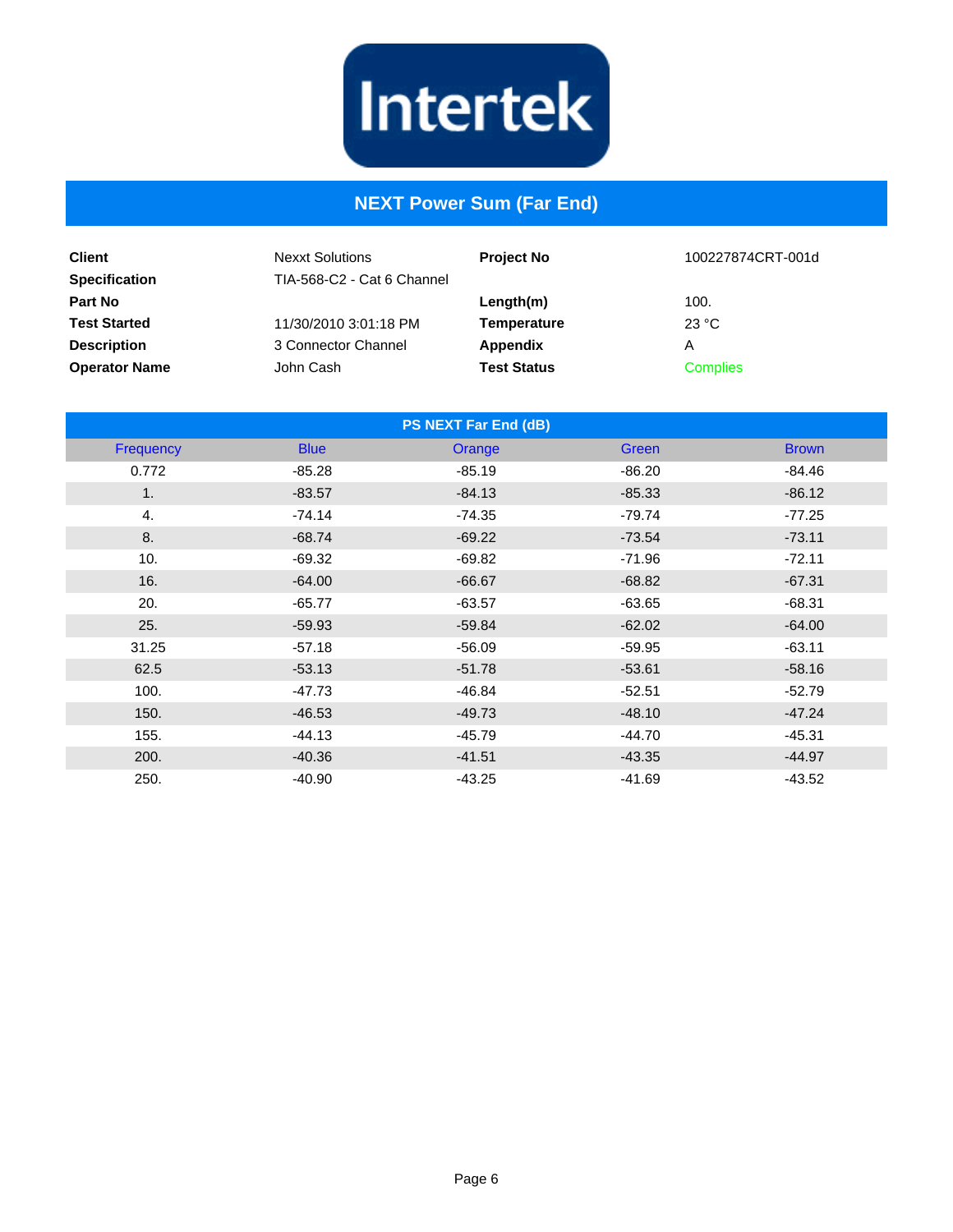

#### **Attenuation to Cross Talk Ratio (Near End)**

| <b>Client</b><br><b>Specification</b> | <b>Nexxt Solutions</b><br>TIA-568-C2 - Cat 6 Channel | <b>Project No</b>  | 100227874CRT-001d |
|---------------------------------------|------------------------------------------------------|--------------------|-------------------|
| <b>Part No</b>                        |                                                      | Length(m)          | 100.              |
| <b>Test Started</b>                   | 11/30/2010 3:01:18 PM                                | <b>Temperature</b> | 23 °C             |
| <b>Description</b>                    | 3 Connector Channel                                  | <b>Appendix</b>    | Α                 |
| <b>Operator Name</b>                  | John Cash                                            | <b>Test Status</b> | <b>Complies</b>   |

| <b>ACR Near End (dB)</b> |                      |                     |                     |                       |                |               |
|--------------------------|----------------------|---------------------|---------------------|-----------------------|----------------|---------------|
| Frequency                | <b>Blue - Orange</b> | <b>Blue - Green</b> | <b>Blue - Brown</b> | <b>Orange - Green</b> | Orange - Brown | Green - Brown |
| 0.772                    | 91.86                | 86.00               | 89.54               | 87.06                 | 96.01          | 100.52        |
| 1.                       | 87.41                | 86.38               | 92.04               | 86.20                 | 96.45          | 96.14         |
| 4.                       | 81.50                | 77.51               | 77.81               | 73.04                 | 83.86          | 93.97         |
| 8.                       | 69.19                | 70.67               | 71.27               | 64.08                 | 82.06          | 73.14         |
| 10.                      | 70.96                | 71.30               | 68.25               | 60.71                 | 77.00          | 79.82         |
| 16.                      | 60.18                | 71.62               | 67.46               | 58.10                 | 76.06          | 75.69         |
| 20.                      | 65.94                | 66.28               | 67.43               | 53.30                 | 71.24          | 65.74         |
| 25.                      | 62.93                | 62.70               | 58.66               | 53.46                 | 69.67          | 63.73         |
| 31.25                    | 53.34                | 60.17               | 61.37               | 46.92                 | 76.03          | 59.03         |
| 62.5                     | 43.48                | 51.03               | 49.13               | 38.59                 | 53.81          | 48.69         |
| 100.                     | 37.22                | 47.28               | 36.30               | 30.69                 | 55.99          | 38.03         |
| 150.                     | 28.56                | 34.37               | 30.30               | 19.94                 | 41.22          | 27.26         |
| 155.                     | 30.96                | 32.12               | 29.49               | 19.56                 | 37.46          | 24.87         |
| 200.                     | 25.66                | 22.46               | 20.75               | 13.94                 | 30.51          | 17.52         |
| 250.                     | 19.86                | 12.48               | 17.15               | 9.44                  | 41.61          | 13.45         |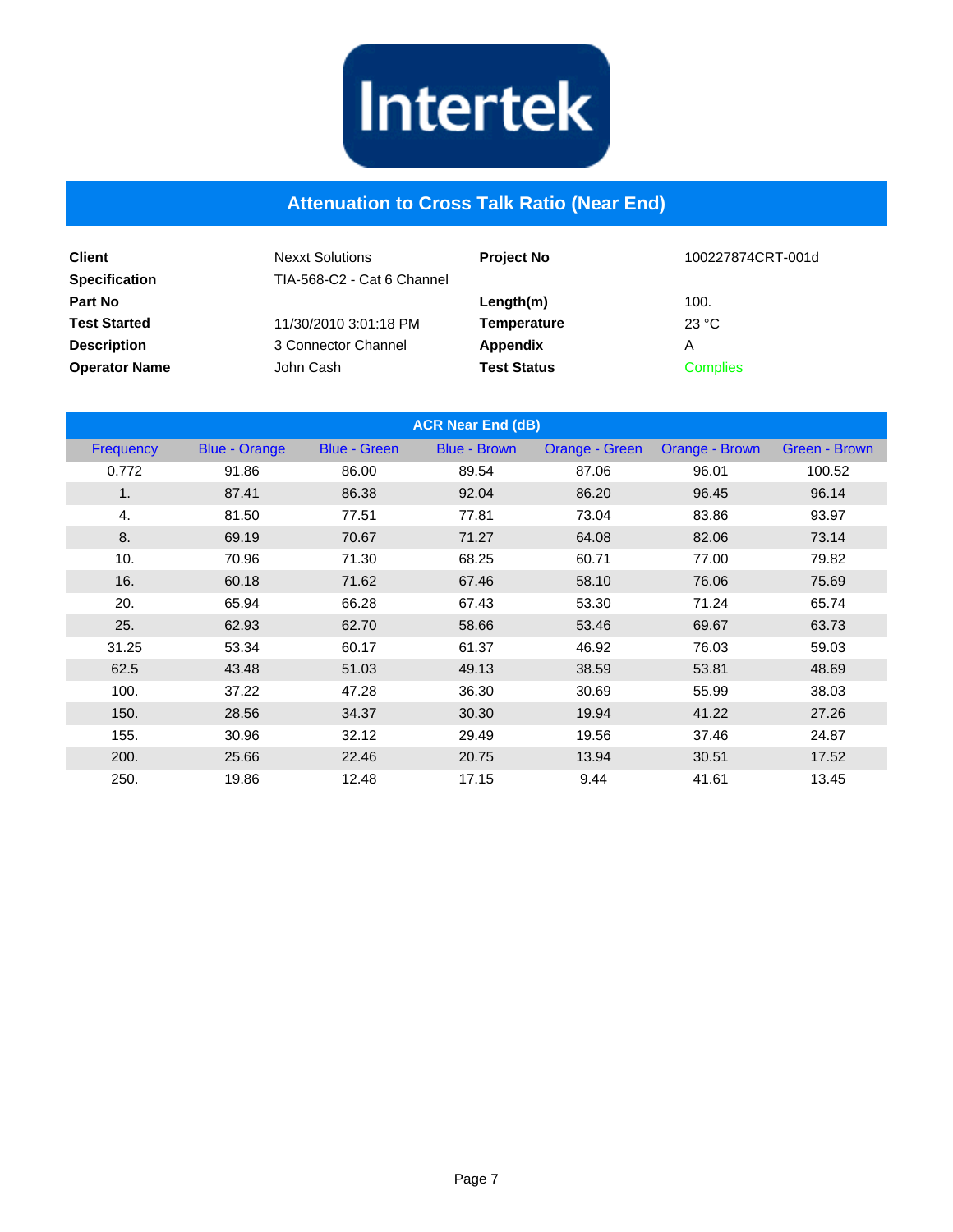

#### **Attenuation to Cross Talk Ratio (Far End)**

| <b>Client</b><br><b>Specification</b> | <b>Nexxt Solutions</b><br>TIA-568-C2 - Cat 6 Channel | <b>Project No</b>  | 100227874CRT-001d |
|---------------------------------------|------------------------------------------------------|--------------------|-------------------|
| Part No                               |                                                      | Length(m)          | 100.              |
| <b>Test Started</b>                   | 11/30/2010 3:01:18 PM                                | <b>Temperature</b> | 23 °C             |
| <b>Description</b>                    | 3 Connector Channel                                  | <b>Appendix</b>    | Α                 |
| <b>Operator Name</b>                  | John Cash                                            | <b>Test Status</b> | <b>Complies</b>   |

| <b>ACR Far End (dB)</b> |                      |                     |                     |                       |                |               |
|-------------------------|----------------------|---------------------|---------------------|-----------------------|----------------|---------------|
| <b>Frequency</b>        | <b>Blue - Orange</b> | <b>Blue - Green</b> | <b>Blue - Brown</b> | <b>Orange - Green</b> | Orange - Brown | Green - Brown |
| 0.772                   | 91.76                | 88.72               | 86.68               | 88.70                 | 87.12          | 91.41         |
| 1.                      | 86.17                | 86.73               | 103.06              | 95.65                 | 89.82          | 88.41         |
| 4.                      | 73.01                | 86.38               | 74.92               | 77.41                 | 80.25          | 98.30         |
| 8.                      | 65.84                | 77.46               | 68.41               | 69.26                 | 89.21          | 81.32         |
| 10.                     | 66.70                | 73.63               | 67.86               | 69.64                 | 79.24          | 73.39         |
| 16.                     | 60.91                | 64.05               | 60.62               | 66.34                 | 75.54          | 72.60         |
| 20.                     | 62.40                | 63.63               | 61.56               | 56.46                 | 73.07          | 67.74         |
| 25.                     | 53.62                | 59.49               | 55.54               | 53.92                 | 66.49          | 69.20         |
| 31.25                   | 47.27                | 65.43               | 58.39               | 51.30                 | 64.09          | 54.95         |
| 62.5                    | 39.96                | 46.45               | 46.37               | 39.99                 | 53.13          | 48.17         |
| 100.                    | 29.29                | 41.91               | 39.57               | 35.04                 | 37.35          | 40.03         |
| 150.                    | 33.05                | 29.43               | 24.80               | 26.65                 | 42.83          | 32.18         |
| 155.                    | 28.44                | 24.96               | 22.83               | 22.62                 | 32.53          | 29.68         |
| 200.                    | 16.07                | 16.31               | 21.03               | 21.01                 | 20.71          | 37.32         |
| 250.                    | 15.33                | 12.46               | 15.52               | 14.95                 | 21.36          | 18.43         |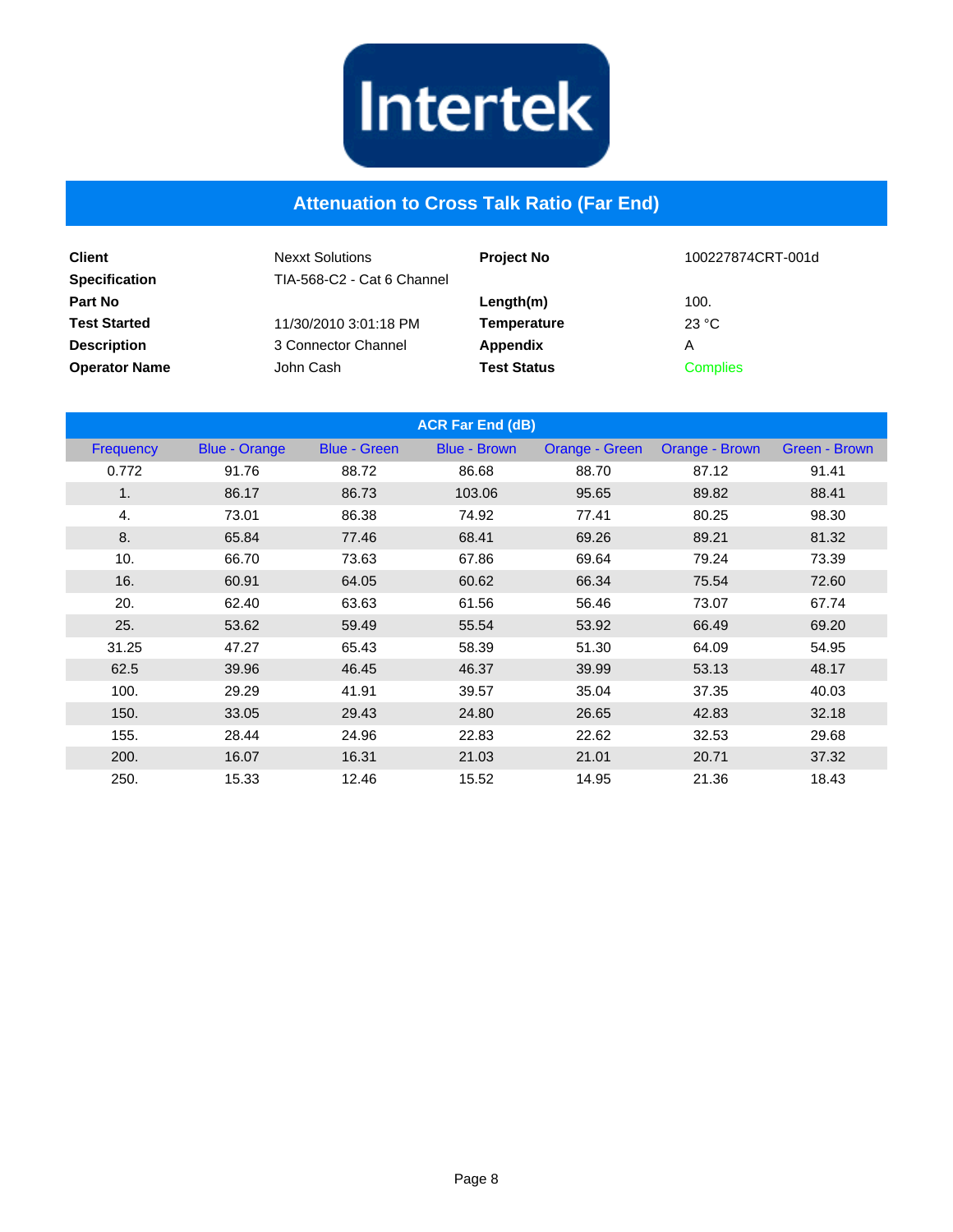

#### **Power Sum ACR (Near End)**

| <b>Client</b><br><b>Specification</b> | <b>Nexxt Solutions</b><br>TIA-568-C2 - Cat 6 Channel | <b>Project No</b>  | 100227874CRT-001d |
|---------------------------------------|------------------------------------------------------|--------------------|-------------------|
| Part No                               |                                                      | $L$ ength $(m)$    | 100.              |
| <b>Test Started</b>                   | 11/30/2010 3:01:18 PM                                | Temperature        | 23 °C             |
| <b>Description</b>                    | 3 Connector Channel                                  | Appendix           | Α                 |
| <b>Operator Name</b>                  | John Cash                                            | <b>Test Status</b> | <b>Complies</b>   |

| PS ACR Near End (dB) |             |        |       |              |
|----------------------|-------------|--------|-------|--------------|
| <b>Frequency</b>     | <b>Blue</b> | Orange | Green | <b>Brown</b> |
| 0.772                | 83.64       | 85.43  | 83.29 | 88.09        |
| 1.                   | 82.66       | 83.37  | 82.90 | 88.79        |
| 4.                   | 72.80       | 71.90  | 71.46 | 76.69        |
| 8.                   | 65.29       | 62.87  | 62.78 | 68.85        |
| 10.                  | 64.48       | 60.17  | 60.28 | 67.34        |
| 16.                  | 58.79       | 55.89  | 57.78 | 65.98        |
| 20.                  | 61.40       | 53.15  | 52.83 | 62.38        |
| 25.                  | 55.86       | 53.03  | 52.59 | 57.12        |
| 31.25                | 51.79       | 46.07  | 46.44 | 56.81        |
| 62.5                 | 41.58       | 37.42  | 37.92 | 45.20        |
| 100.                 | 32.99       | 30.07  | 29.76 | 34.02        |
| 150.                 | 25.10       | 19.82  | 18.91 | 25.40        |
| 155.                 | 25.48       | 19.49  | 18.06 | 23.40        |
| 200.                 | 16.77       | 14.35  | 11.57 | 15.68        |
| 250.                 | 10.37       | 9.55   | 6.31  | 11.90        |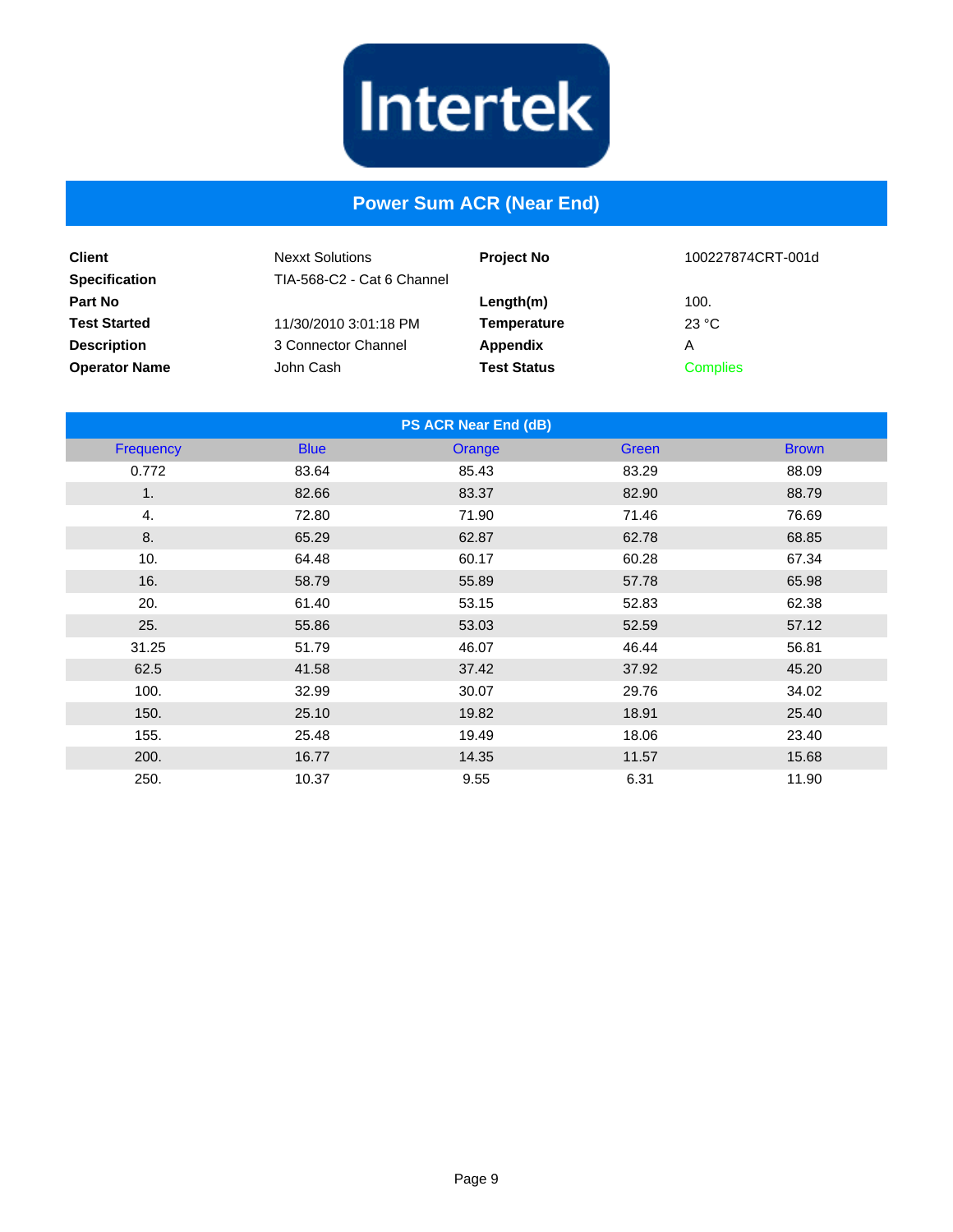

#### **Power Sum ACR (Far End)**

| <b>Client</b><br><b>Specification</b> | <b>Nexxt Solutions</b><br>TIA-568-C2 - Cat 6 Channel | <b>Project No</b>  | 100227874CRT-001d |
|---------------------------------------|------------------------------------------------------|--------------------|-------------------|
| <b>Part No</b>                        |                                                      | Length(m)          | 100.              |
| <b>Test Started</b>                   | 11/30/2010 3:01:18 PM                                | Temperature        | 23 °C             |
| <b>Description</b>                    | 3 Connector Channel                                  | Appendix           | A                 |
| <b>Operator Name</b>                  | John Cash                                            | <b>Test Status</b> | <b>Complies</b>   |

| PS ACR Far End (dB) |             |        |              |              |  |
|---------------------|-------------|--------|--------------|--------------|--|
| Frequency           | <b>Blue</b> | Orange | <b>Green</b> | <b>Brown</b> |  |
| 0.772               | 83.71       | 83.68  | 84.65        | 82.98        |  |
| 1 <sub>1</sub>      | 81.77       | 82.40  | 83.55        | 84.40        |  |
| 4.                  | 70.53       | 70.83  | 76.14        | 73.77        |  |
| 8.                  | 63.58       | 64.20  | 68.41        | 68.13        |  |
| 10.                 | 63.53       | 64.18  | 66.19        | 66.52        |  |
| 16.                 | 56.63       | 59.47  | 61.48        | 60.20        |  |
| 20.                 | 57.49       | 55.47  | 55.40        | 60.31        |  |
| 25.                 | 50.60       | 50.71  | 52.73        | 54.99        |  |
| 31.25               | 46.67       | 45.79  | 49.49        | 52.97        |  |
| 62.5                | 38.00       | 37.00  | 38.52        | 43.60        |  |
| 100.                | 28.25       | 27.80  | 33.05        | 34.05        |  |
| 150.                | 22.20       | 26.07  | 23.92        | 24.01        |  |
| 155.                | 19.42       | 21.58  | 19.98        | 21.64        |  |
| 200.                | 12.05       | 13.88  | 15.01        | 17.81        |  |
| 250.                | 8.92        | 11.80  | 9.61         | 13.03        |  |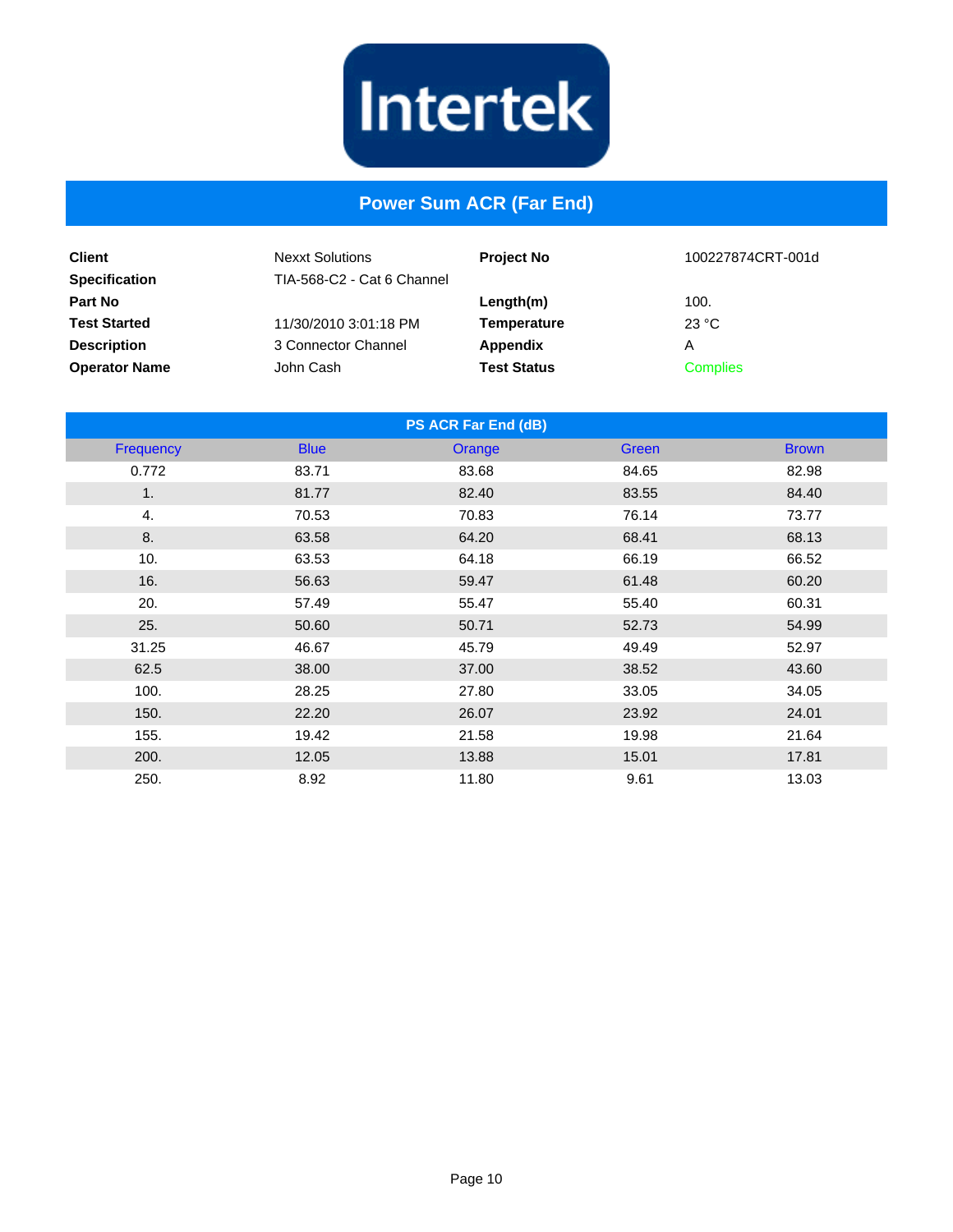# Intertek

# **FEXT (Near End)**

| <b>Client</b><br><b>Specification</b> | <b>Nexxt Solutions</b><br>TIA-568-C2 - Cat 6 Channel | <b>Project No</b>  | 100227874CRT-001d |
|---------------------------------------|------------------------------------------------------|--------------------|-------------------|
| <b>Part No</b>                        |                                                      | Length(m)          | 100.              |
| <b>Test Started</b>                   | 11/30/2010 3:01:18 PM                                | <b>Temperature</b> | 23 °C             |
| <b>Description</b>                    | 3 Connector Channel                                  | Appendix           | Α                 |
| <b>Operator Name</b>                  | John Cash                                            | <b>Test Status</b> | <b>Complies</b>   |

| <b>FEXT Near End (dB)</b> |                      |                     |                     |               |                |                |
|---------------------------|----------------------|---------------------|---------------------|---------------|----------------|----------------|
| <b>Frequency</b>          | <b>Blue - Orange</b> | <b>Blue - Green</b> | <b>Blue - Brown</b> | Orange - Blue | Orange - Green | Orange - Brown |
| 0.772                     | $-81.43$             | $-78.99$            | $-87.58$            | $-80.34$      | $-90.87$       | $-94.93$       |
| 1.                        | $-79.79$             | $-77.68$            | $-85.14$            | $-79.39$      | $-88.50$       | $-98.41$       |
| 4.                        | $-69.46$             | $-68.85$            | $-73.93$            | $-69.56$      | $-77.75$       | $-95.55$       |
| 8.                        | $-65.24$             | $-64.95$            | $-65.72$            | $-64.92$      | $-72.44$       | $-84.90$       |
| 10.                       | $-64.60$             | $-63.24$            | $-63.32$            | $-64.70$      | $-69.97$       | $-85.27$       |
| 16.                       | $-65.08$             | $-60.34$            | $-58.95$            | $-64.95$      | $-67.42$       | $-81.69$       |
| 20.                       | $-67.97$             | $-59.38$            | $-57.32$            | $-66.94$      | $-66.88$       | $-79.99$       |
| 25.                       | $-70.97$             | $-59.54$            | $-56.83$            | $-69.39$      | $-67.99$       | $-77.80$       |
| 31.25                     | $-65.75$             | $-62.11$            | $-58.39$            | $-66.21$      | $-66.75$       | $-76.02$       |
| 62.5                      | $-61.97$             | $-62.86$            | $-54.05$            | $-60.02$      | $-63.03$       | $-68.19$       |
| 100.                      | $-56.74$             | $-53.72$            | $-55.25$            | $-59.21$      | $-73.56$       | $-64.94$       |
| 150.                      | $-61.40$             | $-55.10$            | $-56.82$            | $-60.36$      | $-60.11$       | $-62.72$       |
| 155.                      | $-58.71$             | $-52.23$            | $-58.85$            | $-62.55$      | $-61.83$       | $-63.06$       |
| 200.                      | $-60.21$             | $-61.26$            | $-68.89$            | $-62.87$      | $-58.89$       | $-64.70$       |
| 250.                      | $-66.15$             | $-64.20$            | $-67.66$            | $-66.84$      | $-58.38$       | $-64.05$       |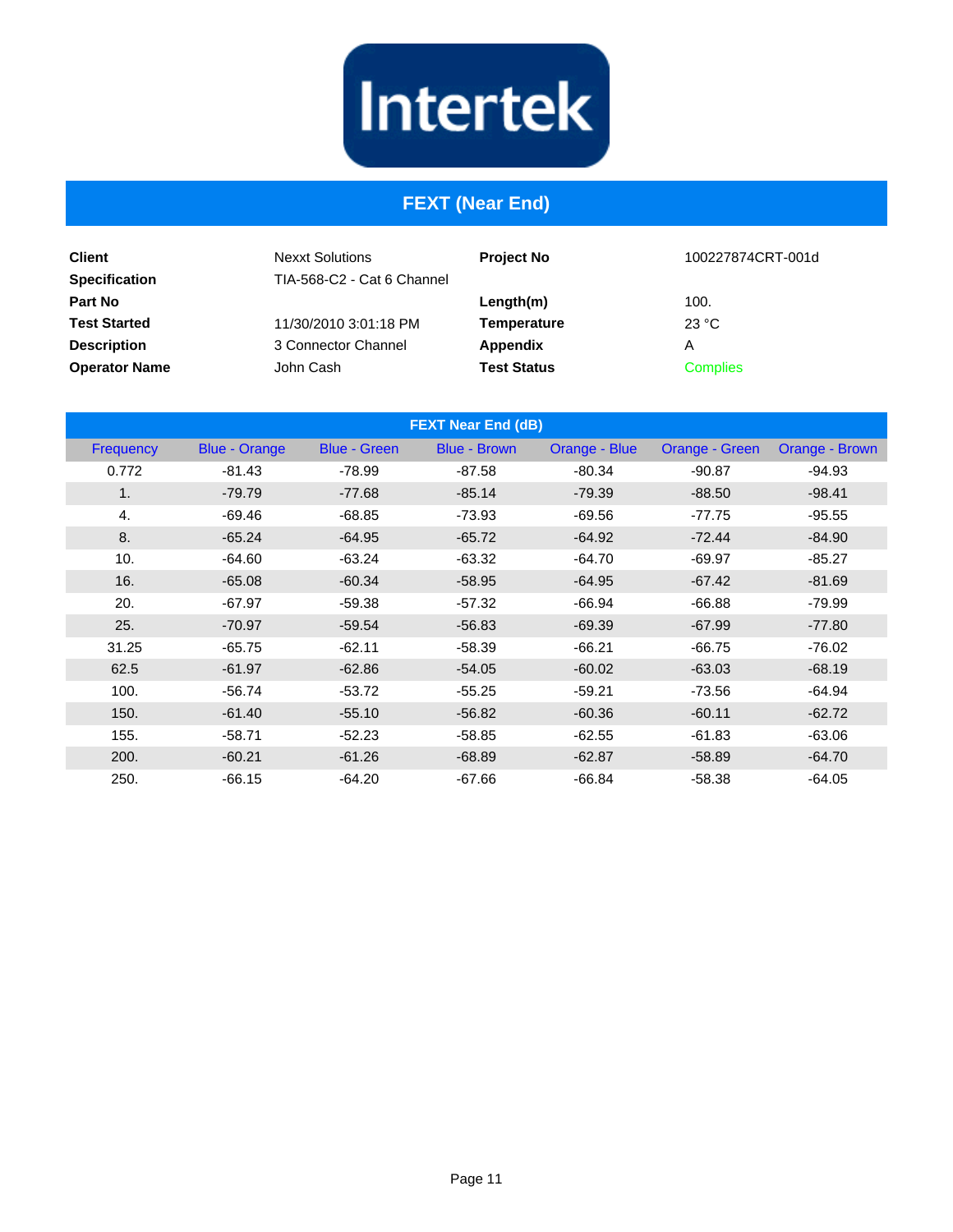# Intertek

#### **FEXT (Near End)**

| <b>Client</b><br><b>Specification</b> | <b>Nexxt Solutions</b><br>TIA-568-C2 - Cat 6 Channel | <b>Project No</b>  | 100227874CRT-001d |
|---------------------------------------|------------------------------------------------------|--------------------|-------------------|
| <b>Part No</b>                        |                                                      | Length(m)          | 100.              |
| <b>Test Started</b>                   | 11/30/2010 3:01:18 PM                                | Temperature        | 23 °C             |
| <b>Description</b>                    | 3 Connector Channel                                  | Appendix           | Α                 |
| <b>Operator Name</b>                  | John Cash                                            | <b>Test Status</b> | <b>Complies</b>   |

| <b>FEXT Near End (dB)</b> |              |                |               |              |                       |                      |
|---------------------------|--------------|----------------|---------------|--------------|-----------------------|----------------------|
| Frequency                 | Green - Blue | Green - Orange | Green - Brown | Brown - Blue | <b>Brown - Orange</b> | <b>Brown - Green</b> |
| 0.772                     | $-79.28$     | $-91.46$       | $-98.93$      | $-87.99$     | $-100.78$             | $-98.56$             |
| 1.                        | $-77.23$     | $-92.04$       | $-98.93$      | $-86.84$     | $-98.22$              | $-96.96$             |
| 4.                        | $-68.82$     | $-78.38$       | $-84.48$      | $-73.21$     | $-96.79$              | $-85.26$             |
| 8.                        | $-64.69$     | $-71.30$       | $-80.93$      | $-65.90$     | $-92.17$              | $-79.99$             |
| 10.                       | $-63.48$     | $-69.62$       | $-76.87$      | $-62.94$     | $-88.63$              | $-77.55$             |
| 16.                       | $-61.40$     | $-67.42$       | $-78.06$      | $-58.78$     | $-80.17$              | $-76.06$             |
| 20.                       | $-60.31$     | $-65.36$       | $-80.68$      | $-57.22$     | $-79.25$              | $-76.86$             |
| 25.                       | $-59.46$     | $-64.36$       | $-82.27$      | $-56.67$     | $-76.84$              | $-86.00$             |
| 31.25                     | $-59.20$     | $-63.84$       | $-83.07$      | $-58.41$     | $-74.33$              | $-80.80$             |
| 62.5                      | $-58.82$     | $-64.17$       | $-67.27$      | $-54.36$     | $-65.81$              | $-59.88$             |
| 100.                      | $-60.35$     | $-94.72$       | $-74.82$      | $-54.71$     | $-62.68$              | $-59.17$             |
| 150.                      | $-58.62$     | $-61.99$       | $-71.19$      | $-56.78$     | $-69.12$              | $-67.59$             |
| 155.                      | $-59.83$     | $-62.56$       | $-71.37$      | $-58.79$     | $-65.86$              | $-68.78$             |
| 200.                      | $-60.33$     | $-56.62$       | $-72.90$      | $-64.87$     | $-60.55$              | $-62.57$             |
| 250.                      | $-63.34$     | $-63.61$       | $-82.42$      | $-66.30$     | $-59.95$              | $-64.98$             |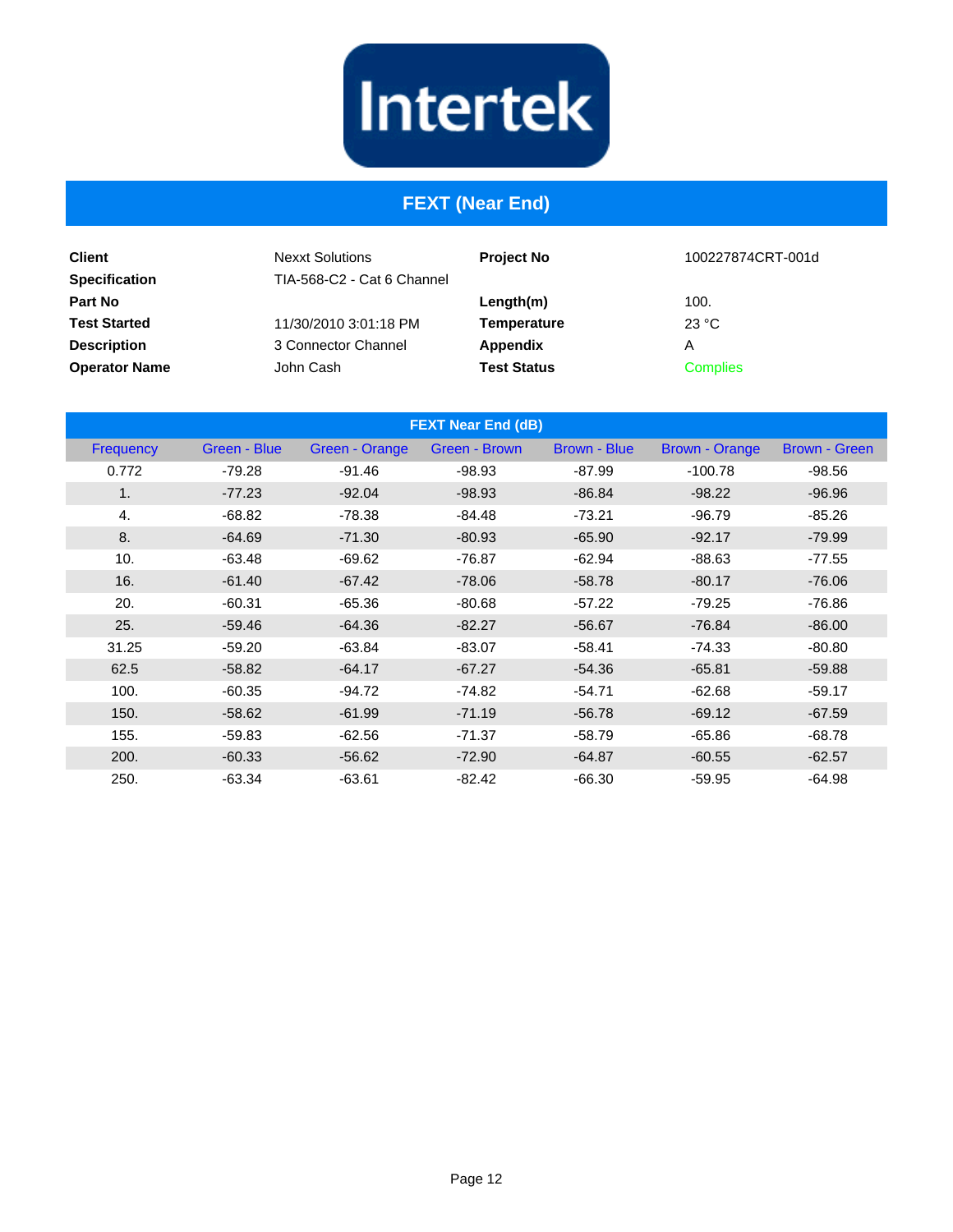

#### **ELFEXT/ACRF (Near End)**

| <b>Client</b><br><b>Specification</b> | <b>Nexxt Solutions</b><br>TIA-568-C2 - Cat 6 Channel | <b>Project No</b>  | 100227874CRT-001d |
|---------------------------------------|------------------------------------------------------|--------------------|-------------------|
| <b>Part No</b>                        |                                                      | Length(m)          | 100.              |
| <b>Test Started</b>                   | 11/30/2010 3:01:18 PM                                | Temperature        | 23 °C             |
| <b>Description</b>                    | 3 Connector Channel                                  | Appendix           | Α                 |
| <b>Operator Name</b>                  | John Cash                                            | <b>Test Status</b> | <b>Complies</b>   |

| <b>ELFEXT/ACRF Near End (dB)</b> |                      |                     |                     |               |                |                |
|----------------------------------|----------------------|---------------------|---------------------|---------------|----------------|----------------|
| <b>Frequency</b>                 | <b>Blue - Orange</b> | <b>Blue - Green</b> | <b>Blue - Brown</b> | Orange - Blue | Orange - Green | Orange - Brown |
| 0.772                            | $-79.94$             | $-77.44$            | $-86.10$            | $-78.77$      | $-89.31$       | $-93.45$       |
| 1.                               | $-78.07$             | $-75.90$            | $-83.43$            | $-77.59$      | $-86.71$       | $-96.70$       |
| 4.                               | $-65.94$             | $-65.24$            | $-70.45$            | $-65.94$      | $-74.14$       | $-92.07$       |
| 8.                               | $-60.21$             | $-59.81$            | $-60.75$            | $-59.76$      | $-67.30$       | $-79.93$       |
| 10.                              | $-58.97$             | $-57.47$            | $-57.74$            | $-58.91$      | $-64.21$       | $-79.68$       |
| 16.                              | $-57.89$             | $-53.00$            | $-51.84$            | $-57.58$      | $-60.08$       | $-74.58$       |
| 20.                              | $-59.89$             | $-51.12$            | $-49.34$            | $-58.66$      | $-58.62$       | $-72.01$       |
| 25.                              | $-61.86$             | $-50.26$            | $-47.83$            | $-60.07$      | $-58.71$       | $-68.81$       |
| 31.25                            | $-55.45$             | $-51.67$            | $-48.24$            | $-55.72$      | $-56.30$       | $-65.88$       |
| 62.5                             | $-47.10$             | $-47.77$            | $-39.43$            | $-44.90$      | $-47.94$       | $-53.57$       |
| 100.                             | $-37.64$             | $-34.29$            | $-36.50$            | $-39.75$      | $-54.13$       | $-46.19$       |
| 150.                             | $-37.71$             | $-30.87$            | $-33.58$            | $-36.17$      | $-35.88$       | $-39.47$       |
| 155.                             | $-34.45$             | $-27.63$            | $-35.10$            | $-37.98$      | $-37.23$       | $-39.31$       |
| 200.                             | $-32.68$             | $-32.86$            | $-41.74$            | $-34.30$      | $-30.49$       | $-37.55$       |
| 250.                             | $-34.70$             | $-32.21$            | $-37.14$            | $-35.01$      | $-26.39$       | $-33.53$       |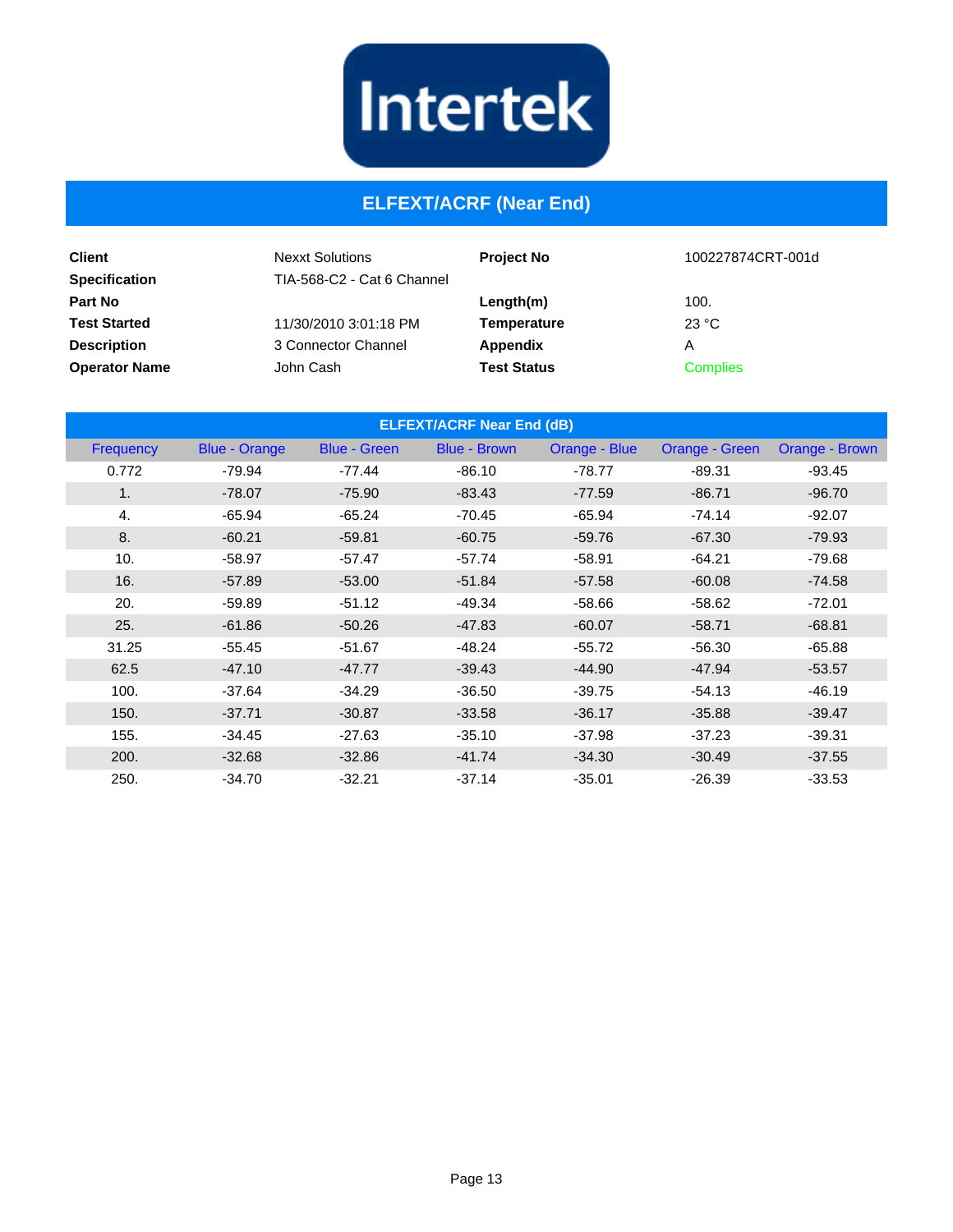

#### **ELFEXT/ACRF (Near End)**

| <b>Client</b><br><b>Specification</b> | <b>Nexxt Solutions</b><br>TIA-568-C2 - Cat 6 Channel | <b>Project No</b>  | 100227874CRT-001d |
|---------------------------------------|------------------------------------------------------|--------------------|-------------------|
| Part No                               |                                                      | Length(m)          | 100.              |
| <b>Test Started</b>                   | 11/30/2010 3:01:18 PM                                | Temperature        | 23 °C             |
| <b>Description</b>                    | 3 Connector Channel                                  | Appendix           | Α                 |
| <b>Operator Name</b>                  | John Cash                                            | <b>Test Status</b> | <b>Complies</b>   |

| <b>ELFEXT/ACRF Near End (dB)</b> |              |                |               |                     |                       |               |
|----------------------------------|--------------|----------------|---------------|---------------------|-----------------------|---------------|
| <b>Frequency</b>                 | Green - Blue | Green - Orange | Green - Brown | <b>Brown - Blue</b> | <b>Brown - Orange</b> | Brown - Green |
| 0.772                            | $-77.71$     | $-89.97$       | $-97.45$      | $-86.42$            | $-99.29$              | $-97.00$      |
| 1.                               | $-75.43$     | $-90.32$       | $-97.22$      | $-85.04$            | $-96.50$              | $-95.18$      |
| 4.                               | $-65.20$     | -74.86         | $-81.01$      | $-69.59$            | $-93.28$              | $-81.65$      |
| 8.                               | $-59.53$     | $-66.28$       | $-75.96$      | $-60.74$            | $-87.14$              | $-74.85$      |
| 10.                              | $-57.68$     | $-63.99$       | $-71.29$      | $-57.14$            | $-82.99$              | $-71.78$      |
| 16.                              | $-54.02$     | $-60.23$       | $-70.95$      | $-51.40$            | $-72.98$              | $-68.72$      |
| 20.                              | $-52.03$     | $-57.28$       | $-72.70$      | $-48.94$            | $-71.16$              | $-68.60$      |
| 25.                              | $-50.13$     | $-55.24$       | $-73.28$      | $-47.35$            | $-67.72$              | $-76.71$      |
| 31.25                            | $-48.71$     | $-53.54$       | $-72.93$      | $-47.93$            | $-64.03$              | $-70.35$      |
| 62.5                             | $-43.70$     | $-49.29$       | $-52.65$      | $-39.24$            | $-50.94$              | $-44.79$      |
| 100.                             | $-40.89$     | $-75.61$       | $-56.08$      | $-35.25$            | $-43.57$              | $-39.74$      |
| 150.                             | $-34.43$     | $-38.30$       | $-47.94$      | $-32.59$            | $-45.43$              | $-43.36$      |
| 155.                             | $-35.26$     | $-38.30$       | $-47.62$      | $-34.23$            | $-41.60$              | $-44.18$      |
| 200.                             | $-31.75$     | $-29.09$       | $-45.75$      | $-36.30$            | $-33.02$              | $-34.17$      |
| 250.                             | $-31.51$     | $-32.16$       | $-51.90$      | $-34.47$            | $-28.50$              | $-33.00$      |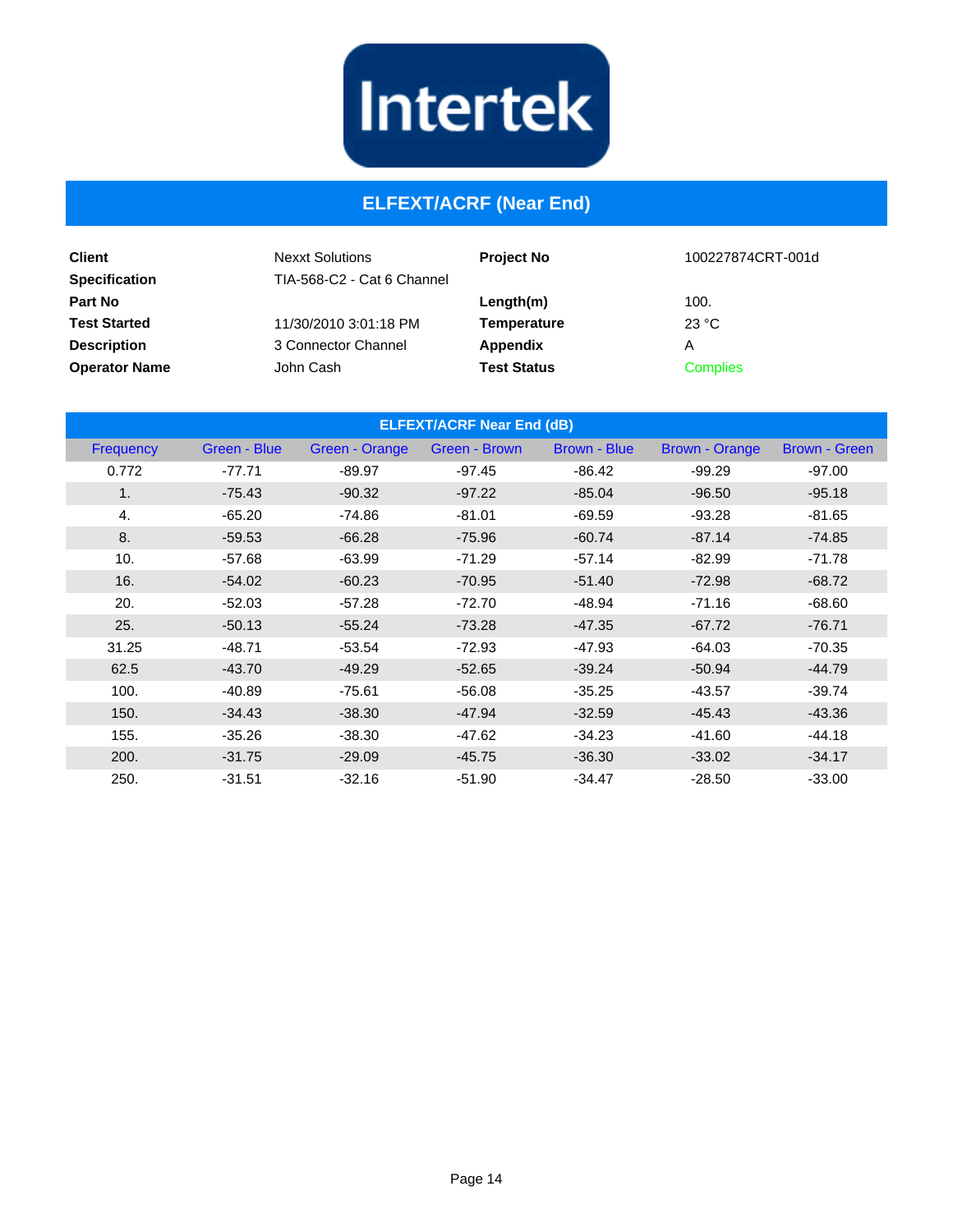

#### **Power Sum ELFEXT/PSACRF (Near End)**

| <b>Client</b><br><b>Specification</b> | <b>Nexxt Solutions</b><br>TIA-568-C2 - Cat 6 Channel | <b>Project No</b>  | 100227874CRT-001d |
|---------------------------------------|------------------------------------------------------|--------------------|-------------------|
| <b>Part No</b>                        |                                                      | Length(m)          | 100.              |
| <b>Test Started</b>                   | 11/30/2010 3:01:18 PM                                | <b>Temperature</b> | 23 °C             |
| <b>Description</b>                    | 3 Connector Channel                                  | Appendix           | А                 |
| <b>Operator Name</b>                  | John Cash                                            | <b>Test Status</b> | <b>Complies</b>   |

| PS ELFEXT/PSACRF Near End (dB) |             |          |          |              |  |
|--------------------------------|-------------|----------|----------|--------------|--|
| Frequency                      | <b>Blue</b> | Orange   | Green    | <b>Brown</b> |  |
| 0.772                          | $-75.08$    | $-78.29$ | $-77.36$ | $-85.84$     |  |
| 1 <sub>1</sub>                 | $-73.34$    | $-77.09$ | $-75.23$ | $-84.44$     |  |
| 4.                             | $-61.84$    | $-65.42$ | $-64.65$ | $-69.45$     |  |
| 8.                             | $-55.35$    | $-59.15$ | $-58.61$ | $-60.76$     |  |
| 10.                            | $-53.11$    | $-57.90$ | $-56.61$ | $-57.19$     |  |
| 16.                            | $-48.63$    | $-55.76$ | $-53.01$ | $-51.56$     |  |
| 20.                            | $-46.71$    | $-55.71$ | $-50.84$ | $-49.17$     |  |
| 25.                            | $-45.53$    | $-56.25$ | $-48.94$ | $-47.63$     |  |
| 31.25                          | $-45.84$    | $-52.91$ | $-47.46$ | $-48.14$     |  |
| 62.5                           | $-37.81$    | $-42.96$ | $-42.17$ | $-38.43$     |  |
| 100.                           | $-30.83$    | $-38.95$ | $-40.76$ | $-34.15$     |  |
| 150.                           | $-28.10$    | $-32.46$ | $-32.58$ | $-32.96$     |  |
| 155.                           | $-26.07$    | $-33.42$ | $-33.18$ | $-33.91$     |  |
| 200.                           | $-28.80$    | $-29.15$ | $-26.60$ | $-30.39$     |  |
| 250.                           | $-29.17$    | $-25.43$ | $-28.45$ | $-27.54$     |  |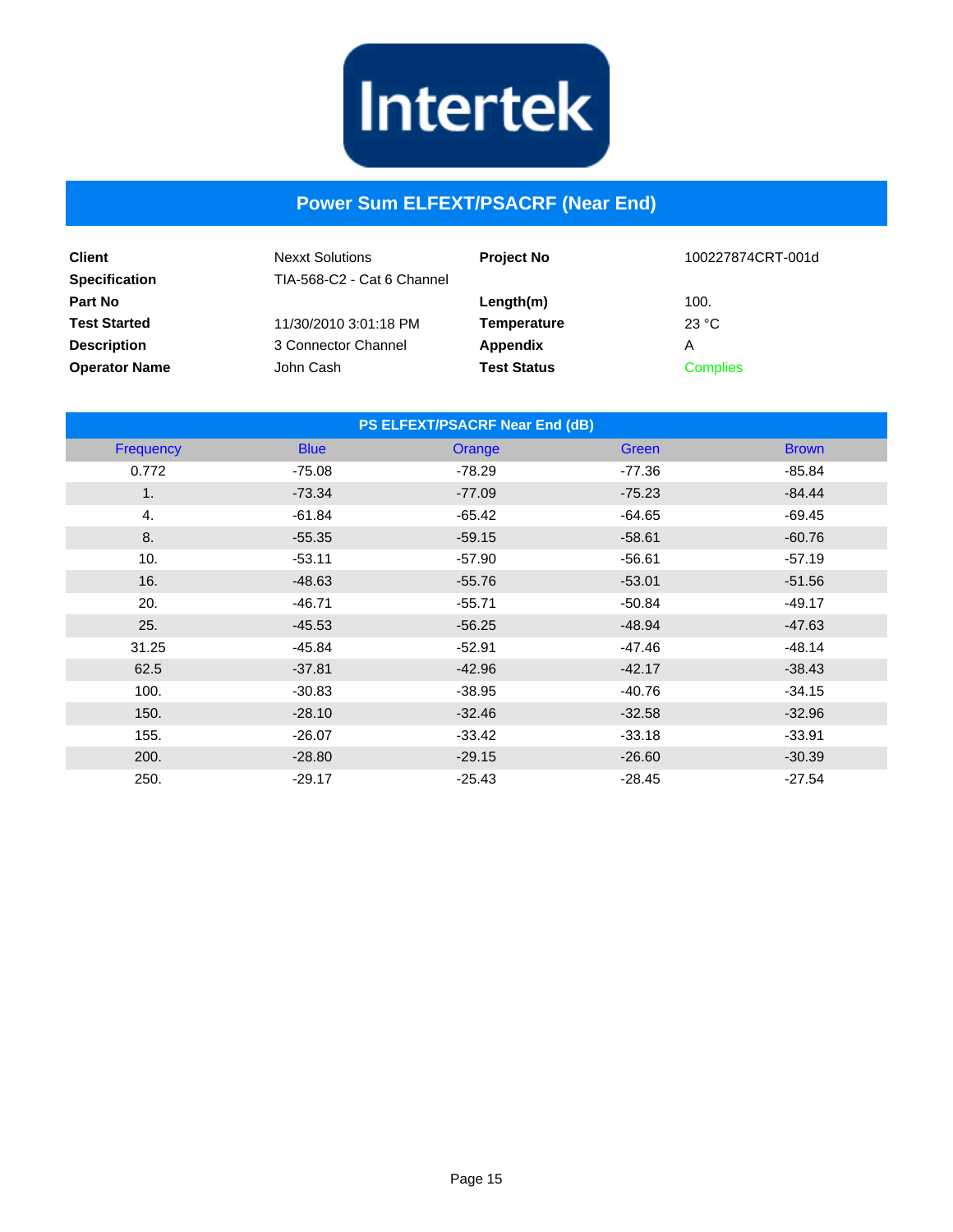

#### **Return Loss (Near End)**

| <b>Client</b><br><b>Specification</b> | <b>Nexxt Solutions</b><br>TIA-568-C2 - Cat 6 Channel | <b>Project No</b>  | 100227874CRT-001d |
|---------------------------------------|------------------------------------------------------|--------------------|-------------------|
| <b>Part No</b>                        |                                                      | Length(m)          | 100.              |
| <b>Test Started</b>                   | 11/30/2010 3:01:18 PM                                | Temperature        | 23 °C             |
| <b>Description</b>                    | 3 Connector Channel                                  | Appendix           | Α                 |
| <b>Operator Name</b>                  | John Cash                                            | <b>Test Status</b> | <b>Complies</b>   |

|                |             | <b>Return Loss (dB)</b> |              |              |
|----------------|-------------|-------------------------|--------------|--------------|
| Frequency      | <b>Blue</b> | Orange                  | <b>Green</b> | <b>Brown</b> |
| 0.772          | $-62.57$    | $-40.43$                | $-43.70$     | $-40.67$     |
| 1 <sub>1</sub> | $-43.70$    | $-34.78$                | $-35.52$     | $-34.63$     |
| 4.             | $-35.68$    | $-36.56$                | $-36.76$     | $-37.22$     |
| 8.             | $-42.80$    | $-36.71$                | $-38.28$     | $-30.29$     |
| 10.            | $-42.00$    | $-36.36$                | $-43.88$     | $-29.13$     |
| 16.            | $-43.53$    | $-40.06$                | $-45.07$     | $-35.63$     |
| 20.            | $-50.35$    | $-43.93$                | $-34.11$     | $-34.14$     |
| 25.            | $-32.14$    | $-29.08$                | $-52.86$     | $-26.52$     |
| 31.25          | $-41.63$    | $-33.92$                | $-55.00$     | $-36.15$     |
| 62.5           | $-36.93$    | $-35.34$                | $-54.77$     | $-34.60$     |
| 100.           | $-59.67$    | $-39.81$                | $-30.51$     | $-33.00$     |
| 150.           | $-31.89$    | $-27.31$                | $-27.54$     | $-42.66$     |
| 155.           | $-29.83$    | $-20.17$                | $-40.69$     | $-23.97$     |
| 200.           | $-36.36$    | $-29.16$                | $-30.75$     | $-23.98$     |
| 250.           | $-29.37$    | $-24.48$                | $-29.96$     | $-43.26$     |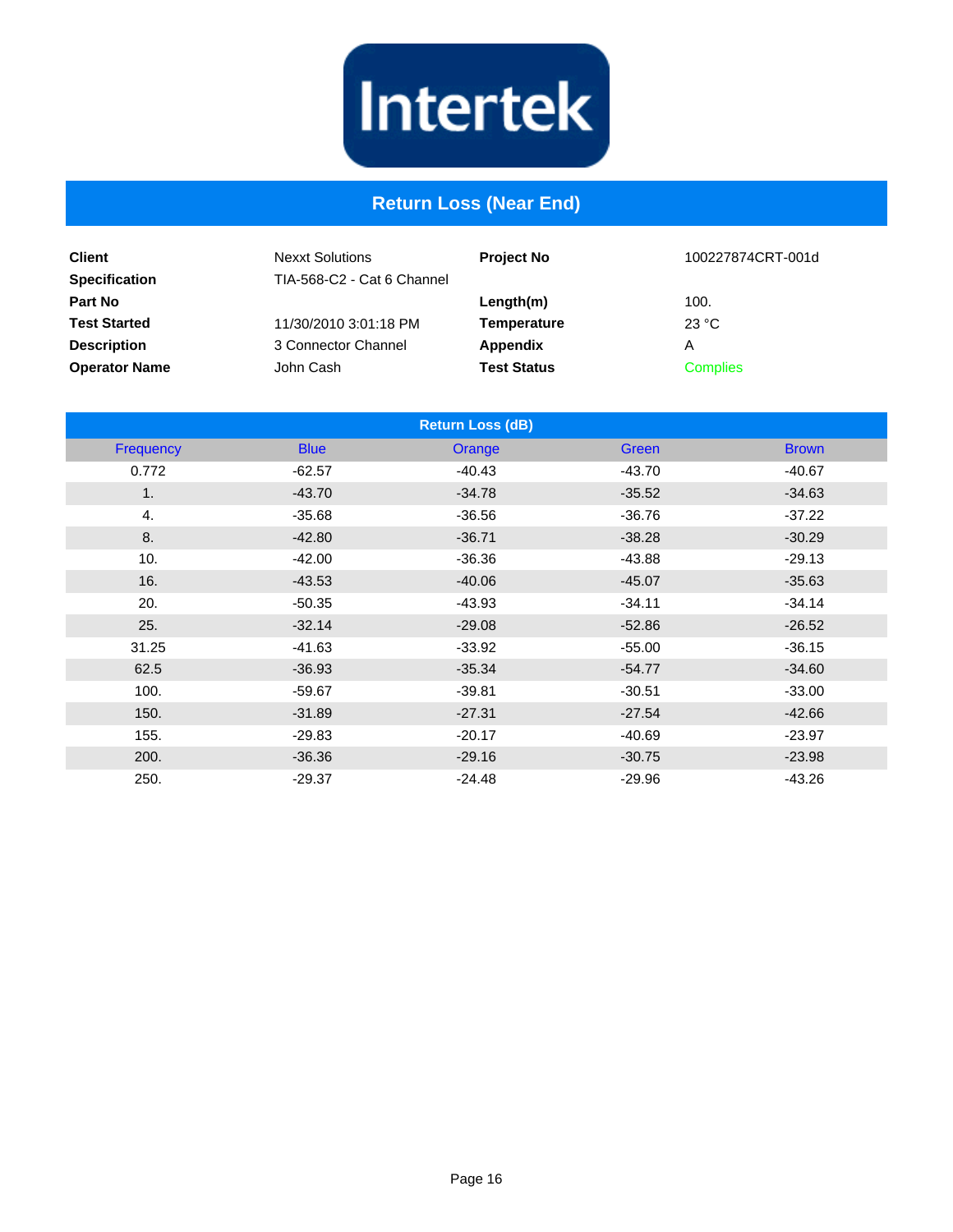# Intertek

### **Return Loss (Far End)**

| <b>Client</b>                          | <b>Nexxt Solutions</b>     | <b>Project No</b>  | 100227874CRT-001d |
|----------------------------------------|----------------------------|--------------------|-------------------|
| <b>Specification</b><br><b>Part No</b> | TIA-568-C2 - Cat 6 Channel | Length(m)          | 100.              |
| <b>Test Started</b>                    | 11/30/2010 3:01:18 PM      | <b>Temperature</b> | 23 °C             |
| <b>Description</b>                     | 3 Connector Channel        | Appendix           | A                 |
| <b>Operator Name</b>                   | John Cash                  | <b>Test Status</b> | <b>Complies</b>   |

|                |             | <b>Return Loss (dB)</b> |          |              |
|----------------|-------------|-------------------------|----------|--------------|
| Frequency      | <b>Blue</b> | Orange                  | Green    | <b>Brown</b> |
| 0.772          | $-43.73$    | $-37.55$                | $-44.94$ | $-36.47$     |
| 1 <sub>1</sub> | $-34.98$    | $-33.36$                | $-36.44$ | $-32.36$     |
| 4.             | $-32.65$    | $-33.97$                | $-39.04$ | $-31.46$     |
| 8.             | $-33.30$    | $-34.52$                | $-46.80$ | $-30.71$     |
| 10.            | $-37.96$    | $-42.33$                | $-50.80$ | $-29.83$     |
| 16.            | $-48.15$    | $-42.34$                | $-38.76$ | $-61.35$     |
| 20.            | $-56.51$    | $-47.15$                | $-51.18$ | $-37.88$     |
| 25.            | $-58.48$    | $-35.77$                | $-29.43$ | $-36.65$     |
| 31.25          | $-42.92$    | $-29.59$                | $-33.79$ | $-37.85$     |
| 62.5           | $-50.26$    | $-25.97$                | $-32.71$ | $-30.80$     |
| 100.           | $-35.59$    | $-27.76$                | $-40.39$ | $-41.55$     |
| 150.           | $-24.20$    | $-60.40$                | $-23.47$ | $-61.32$     |
| 155.           | $-31.72$    | $-25.58$                | $-23.88$ | $-25.84$     |
| 200.           | $-20.28$    | $-27.61$                | $-32.31$ | $-26.66$     |
| 250.           | $-18.79$    | $-35.78$                | $-16.07$ | $-26.91$     |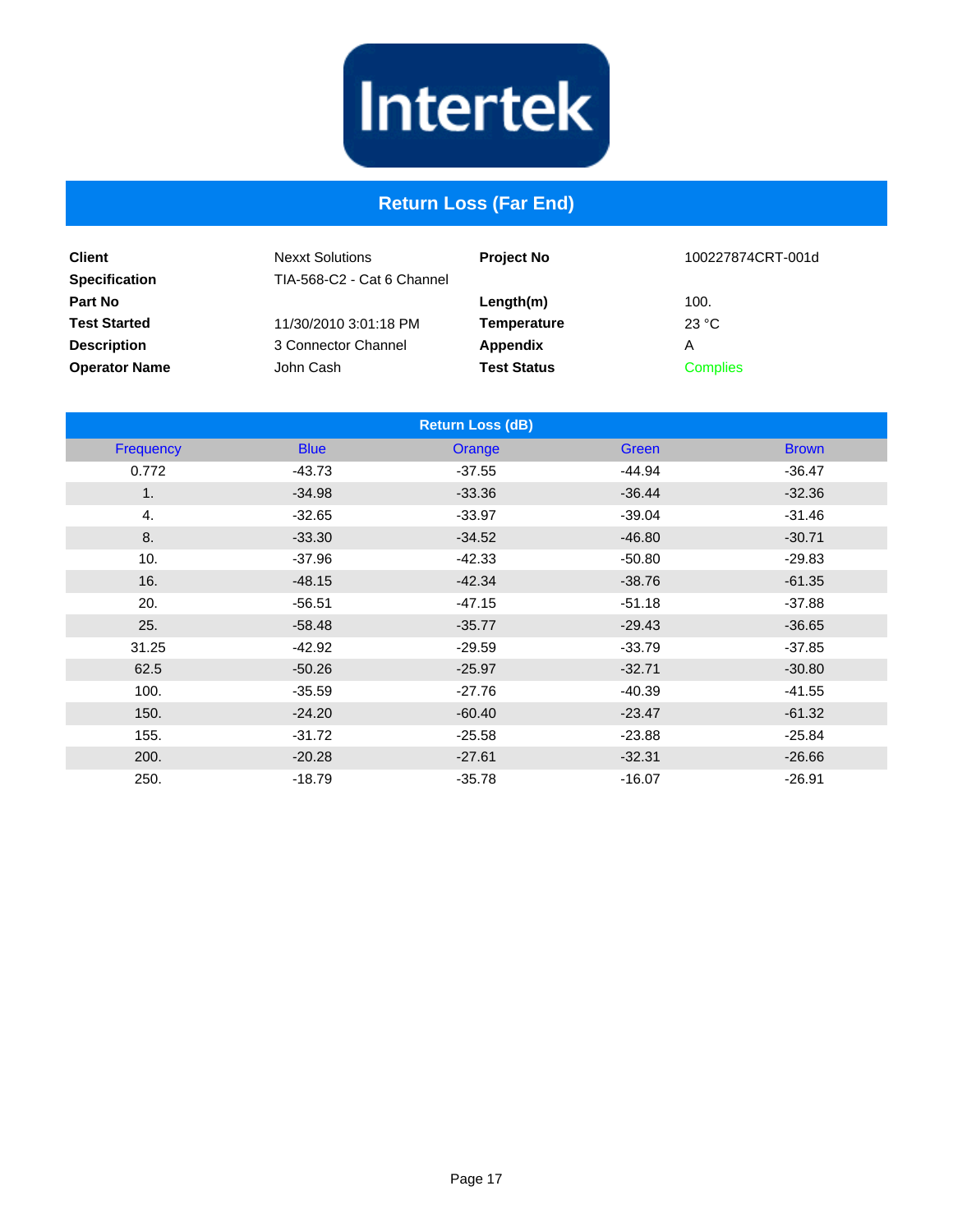

#### **Attenuation (Near End)**

**Client Specification Part No Test Started Description Operator Name**

| <b>Project No</b>  | 100227874CRT-001d |
|--------------------|-------------------|
| Length(m)          | 100.              |
| <b>Temperature</b> | 23 °C             |
| Appendix           | А                 |
| <b>Test Status</b> | <b>Complies</b>   |







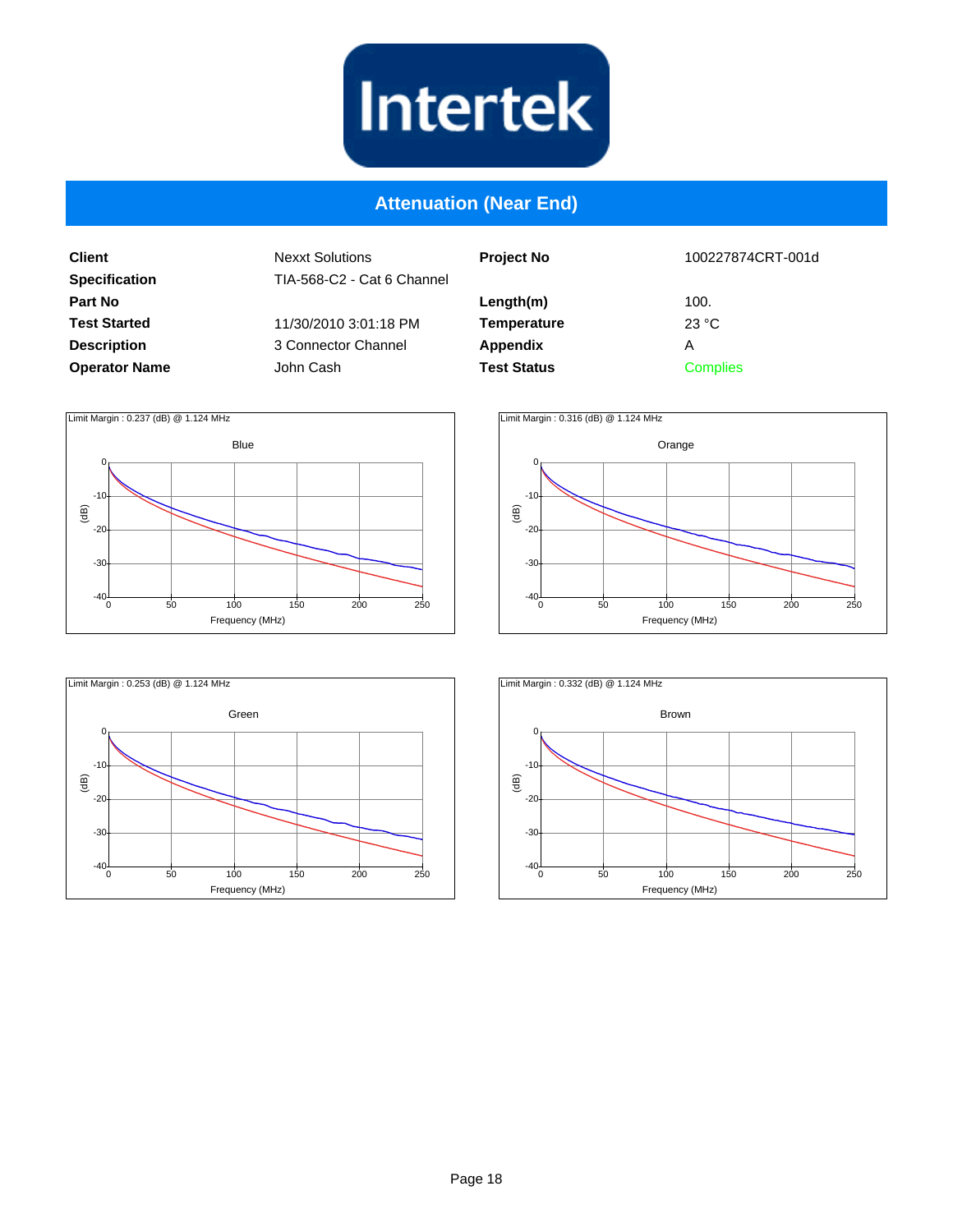

#### **Near End Cross Talk (Near End)**

**Client Specification Part No Test Started Description Operator Name** Nexxt Solutions TIA-568-C2 - Cat 6 Channel 11/30/2010 3:01:18 PM 3 Connector Channel John Cash

| <b>Project No</b>  | 100227874CRT-001d       |
|--------------------|-------------------------|
| Length(m)          | 100.                    |
| <b>Temperature</b> | $23 \text{ }^{\circ}$ C |
| Appendix           | Α                       |
| <b>Test Status</b> | <b>Complies</b>         |
|                    |                         |











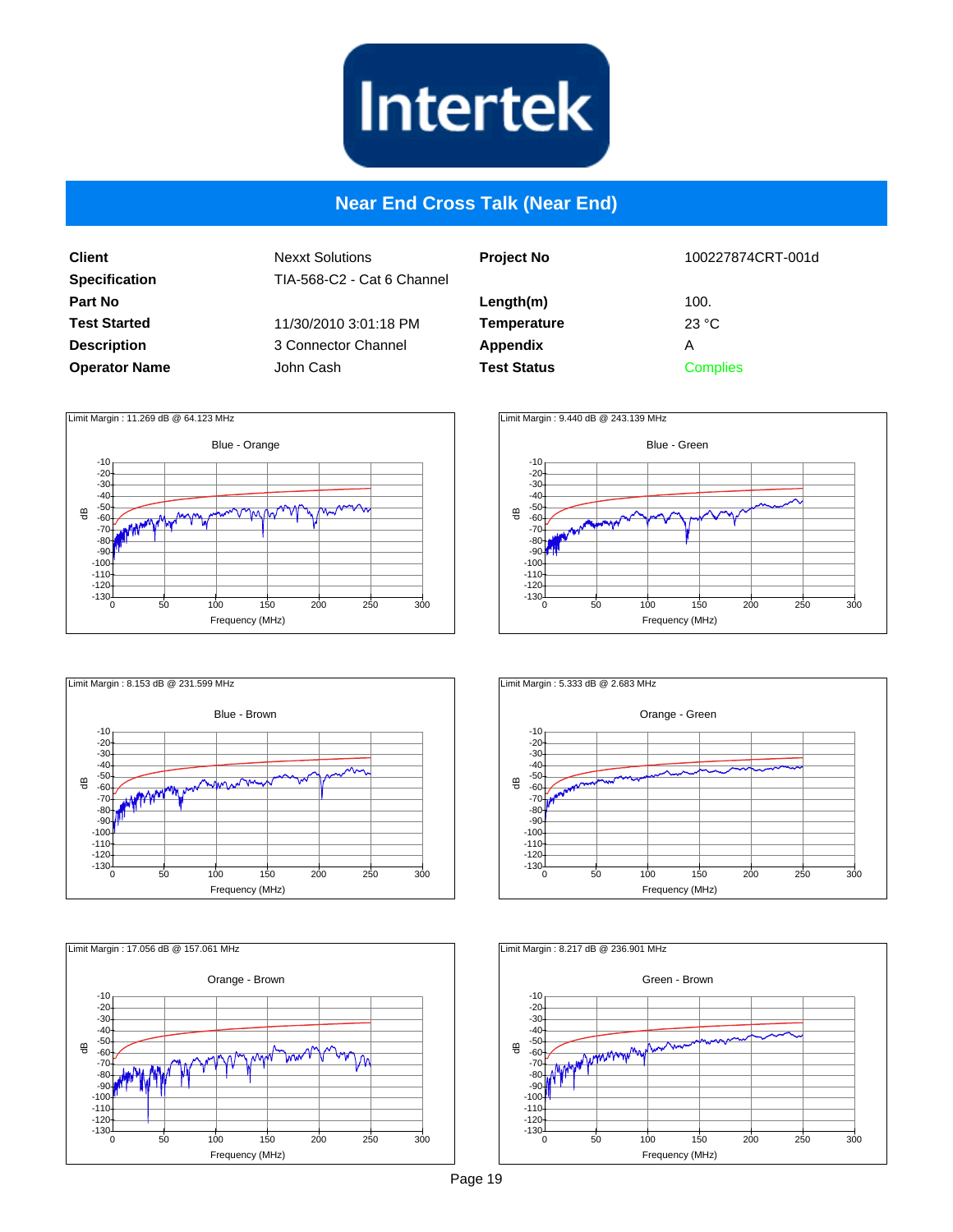

#### **Near End Cross Talk (Far End)**

**Client Specification Part No Test Started Description Operator Name** Nexxt Solutions TIA-568-C2 - Cat 6 Channel 11/30/2010 3:01:18 PM 3 Connector Channel John Cash

| <b>Project No</b>  | 100227874CRT-001d |
|--------------------|-------------------|
| Length(m)          | 100.              |
| <b>Temperature</b> | 23 °C             |
| Appendix           | А                 |
| <b>Test Status</b> | <b>Complies</b>   |











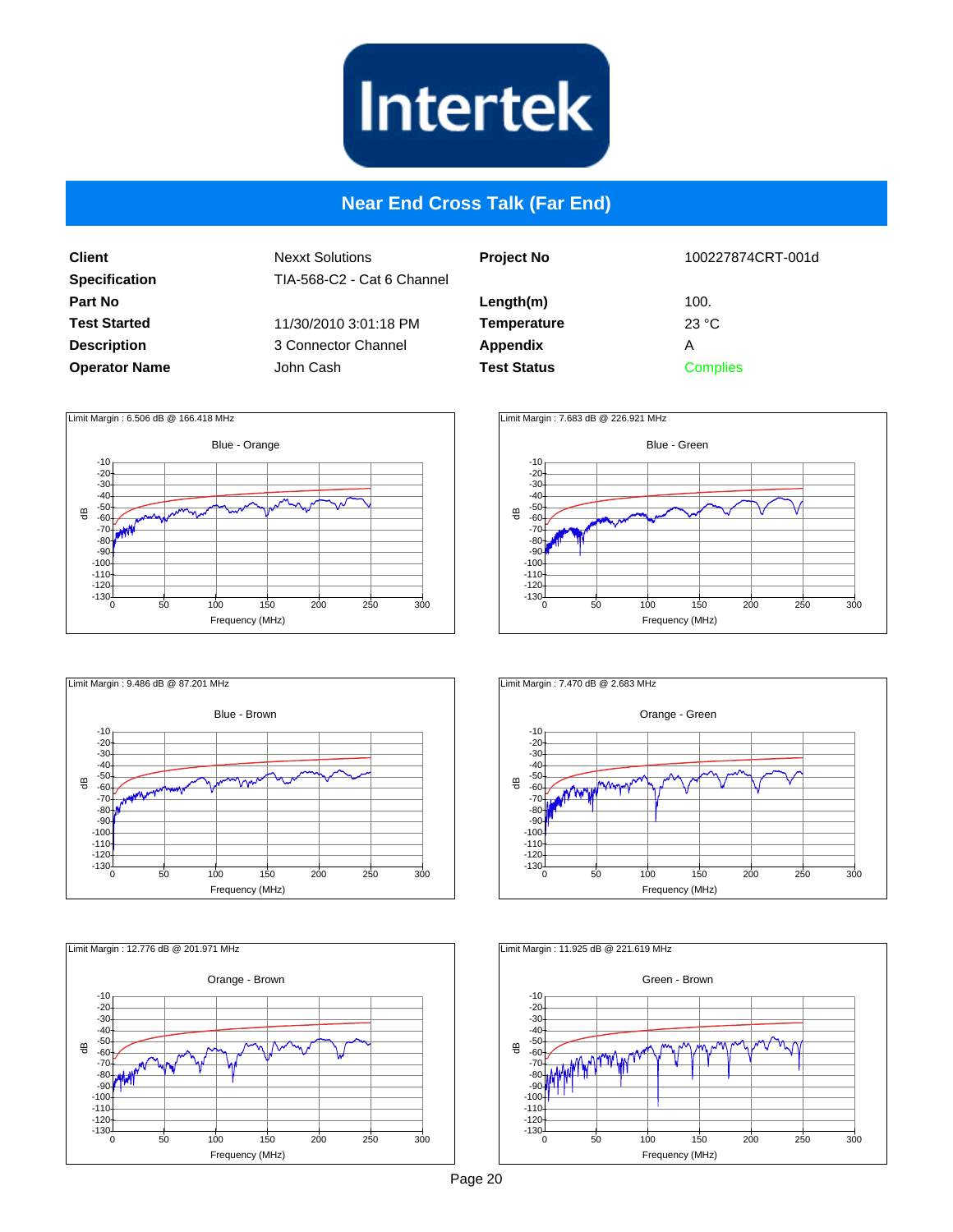

#### **Power Sum NEXT (Near End)**

**Client Specification Part No Test Started Description Operator Name**

| <b>Project No</b>  | 100227874CRT-001d |
|--------------------|-------------------|
|                    |                   |
| Length(m)          | 100.              |
| <b>Temperature</b> | 23 °C             |
| <b>Appendix</b>    | А                 |
| <b>Test Status</b> | <b>Complies</b>   |
|                    |                   |







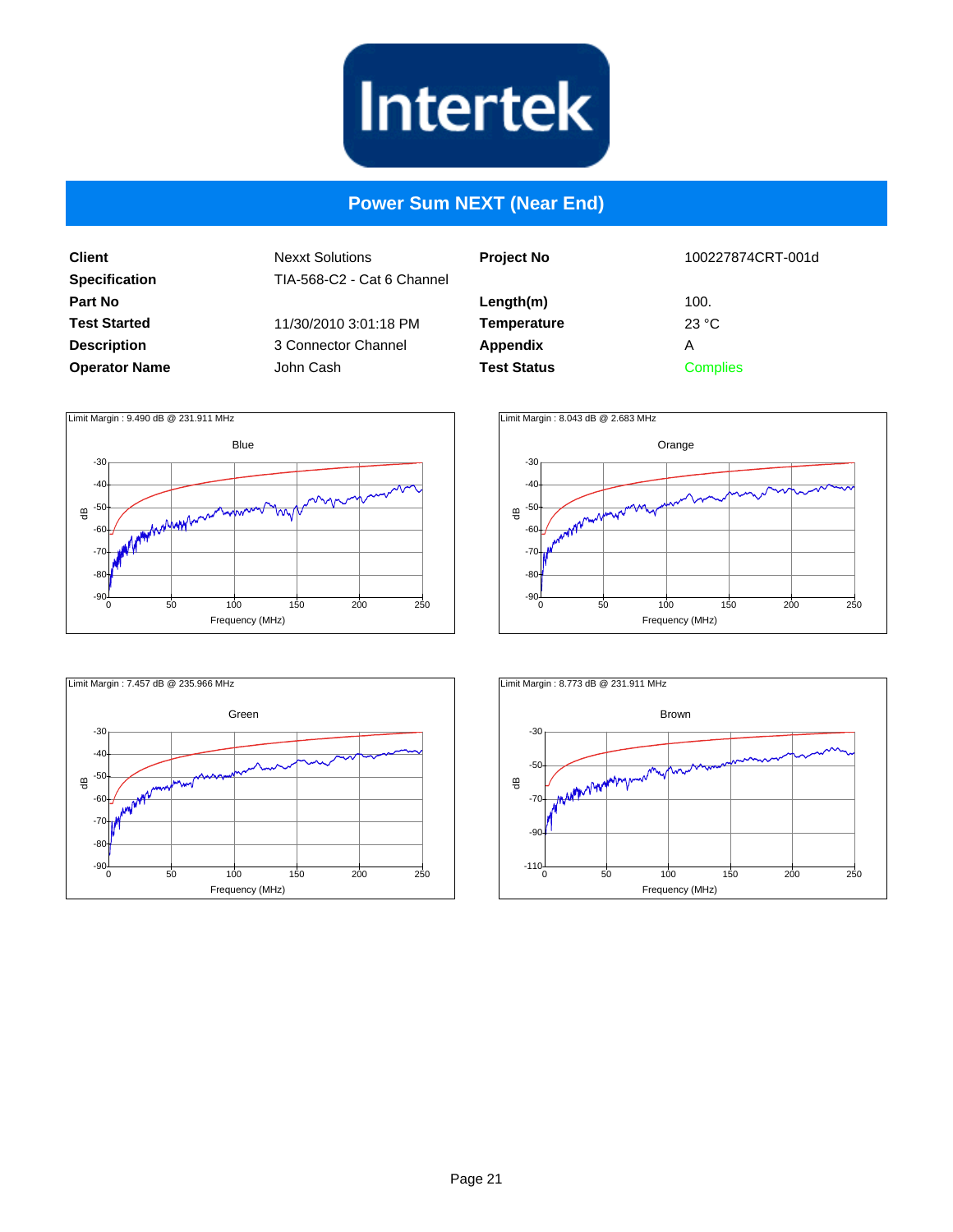

#### **Power Sum NEXT (Far End)**

**Client Specification Part No Test Started Description Operator Name**

| <b>Project No</b>  | 100227874CRT-001d |
|--------------------|-------------------|
| Length(m)          | 100.              |
| <b>Temperature</b> | 23 °C             |
| Appendix           | Α                 |
| <b>Test Status</b> | <b>Complies</b>   |
|                    |                   |







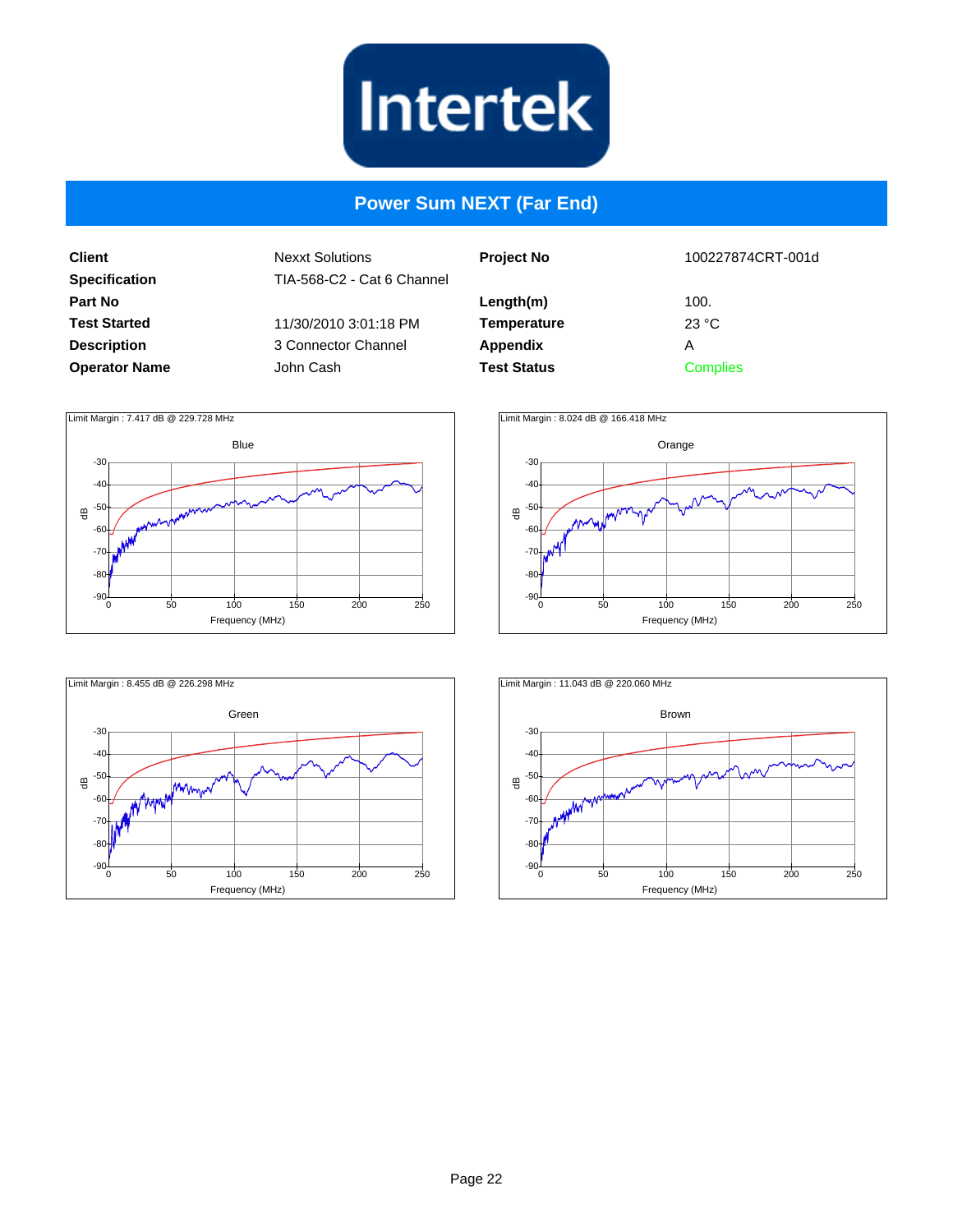

#### **Attenuation to Cross Talk Ratio (Near End)**

| <b>Client</b>        |
|----------------------|
| <b>Specification</b> |
| Part No              |
| <b>Test Started</b>  |
| <b>Description</b>   |
| <b>Operator Name</b> |

Nexxt Solutions TIA-568-C2 - Cat 6 Channel 11/30/2010 3:01:18 PM 3 Connector Channel John Cash

| <b>Project No</b>  | 100227874CRT-001d |
|--------------------|-------------------|
| Length(m)          | 100.              |
| Temperature        | 23 °C             |
| Appendix           | А                 |
| <b>Test Status</b> | <b>Complies</b>   |











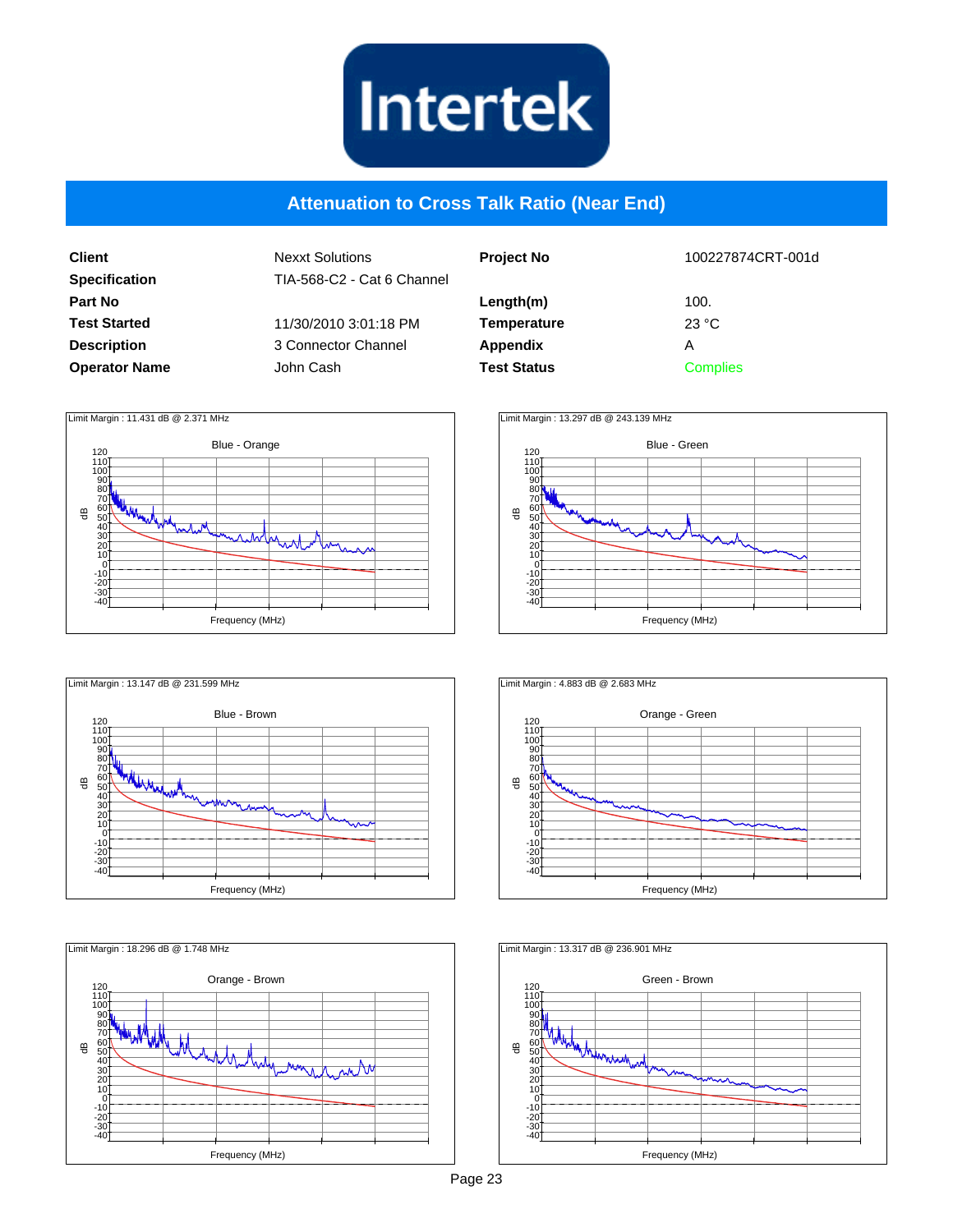

#### **Attenuation to Cross Talk Ratio (Far End)**

| <b>Client</b>        |
|----------------------|
| <b>Specification</b> |
| Part No              |
| <b>Test Started</b>  |
| <b>Description</b>   |
| <b>Operator Name</b> |

| John Cash | 11/30/2010 3:01:18 PM<br>3 Connector Channel |
|-----------|----------------------------------------------|

| <b>Project No</b>  | 100227874CRT-001d       |
|--------------------|-------------------------|
| Length(m)          | 100.                    |
| <b>Temperature</b> | $23 \text{ }^{\circ}$ C |
| Appendix           | Α                       |
| <b>Test Status</b> | <b>Complies</b>         |
|                    |                         |











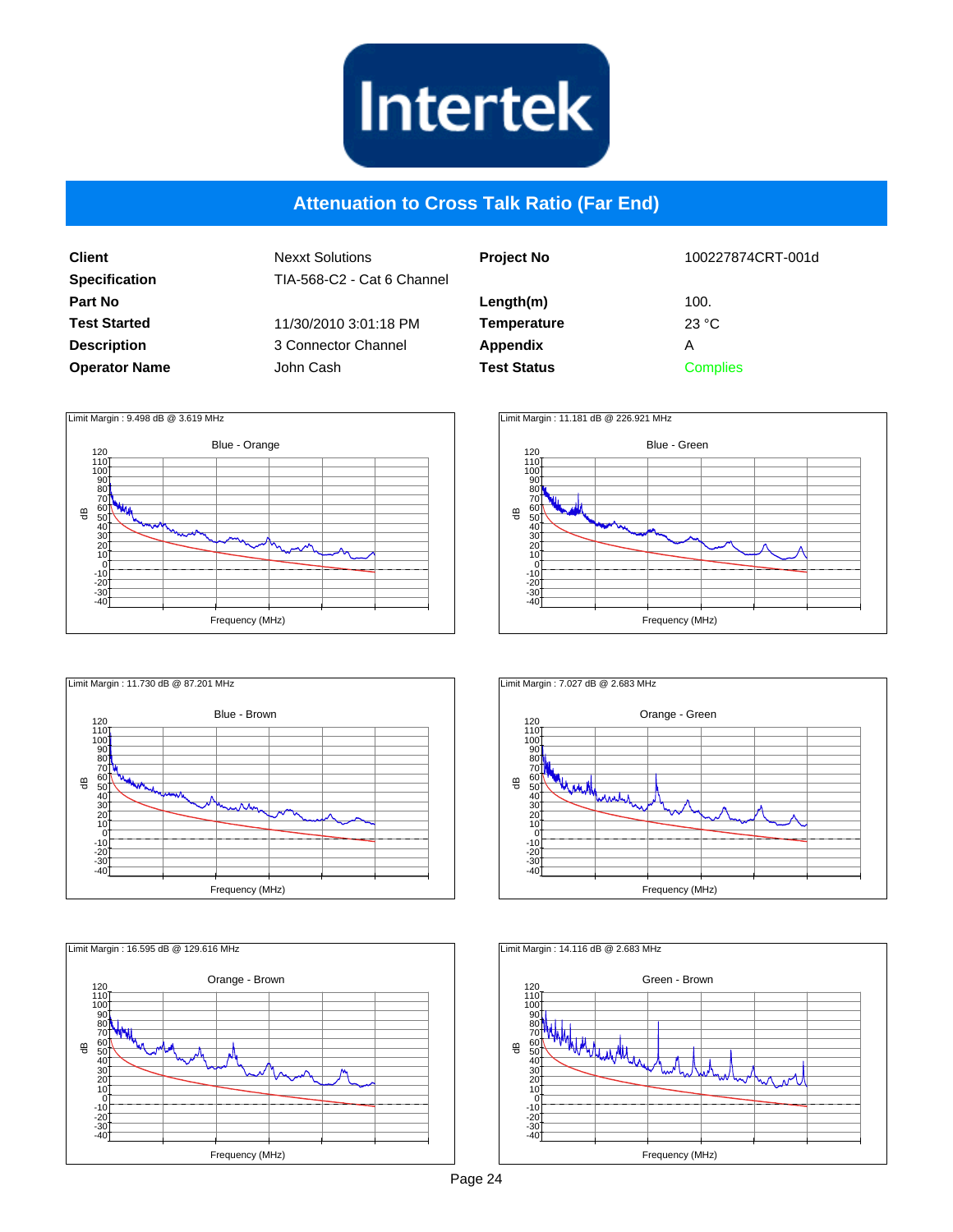

#### **Power Sum ACR (Near End)**

**Client Specification Part No Test Started Description Operator Name**

| el | <b>Project No</b>  | 100227874CRT-001d |
|----|--------------------|-------------------|
|    | Length(m)          | 100.              |
|    | <b>Temperature</b> | 23 °C             |
|    | <b>Appendix</b>    | Α                 |
|    | <b>Test Status</b> | <b>Complies</b>   |
|    |                    |                   |







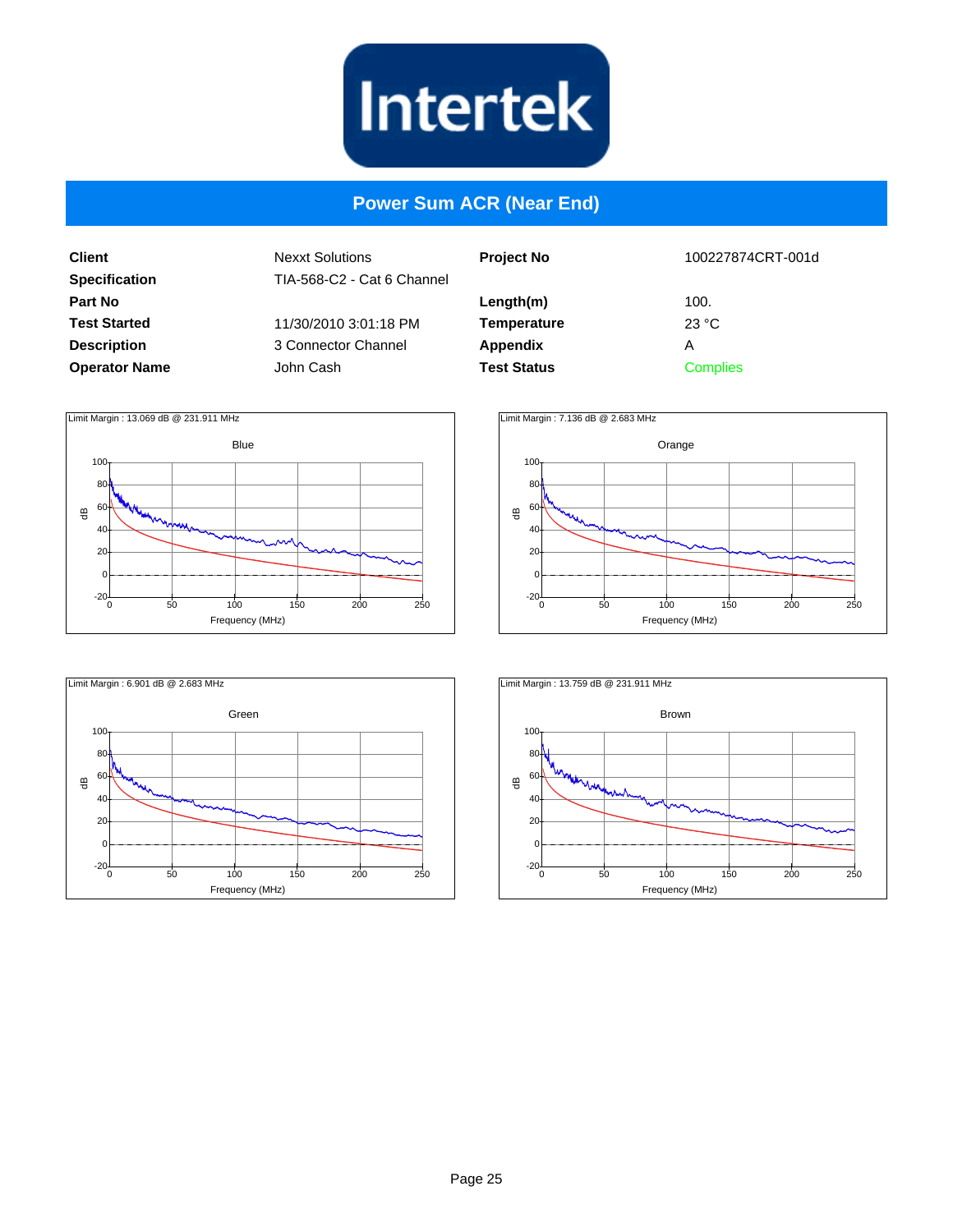

#### **Power Sum ACR (Far End)**

**Client Specification Part No Test Started Description Operator Name**

| اڊ | <b>Project No</b>  | 100227874CRT-001d |
|----|--------------------|-------------------|
|    | Length(m)          | 100.              |
|    | <b>Temperature</b> | 23 °C             |
|    | Appendix           | Α                 |
|    | <b>Test Status</b> | <b>Complies</b>   |
|    |                    |                   |







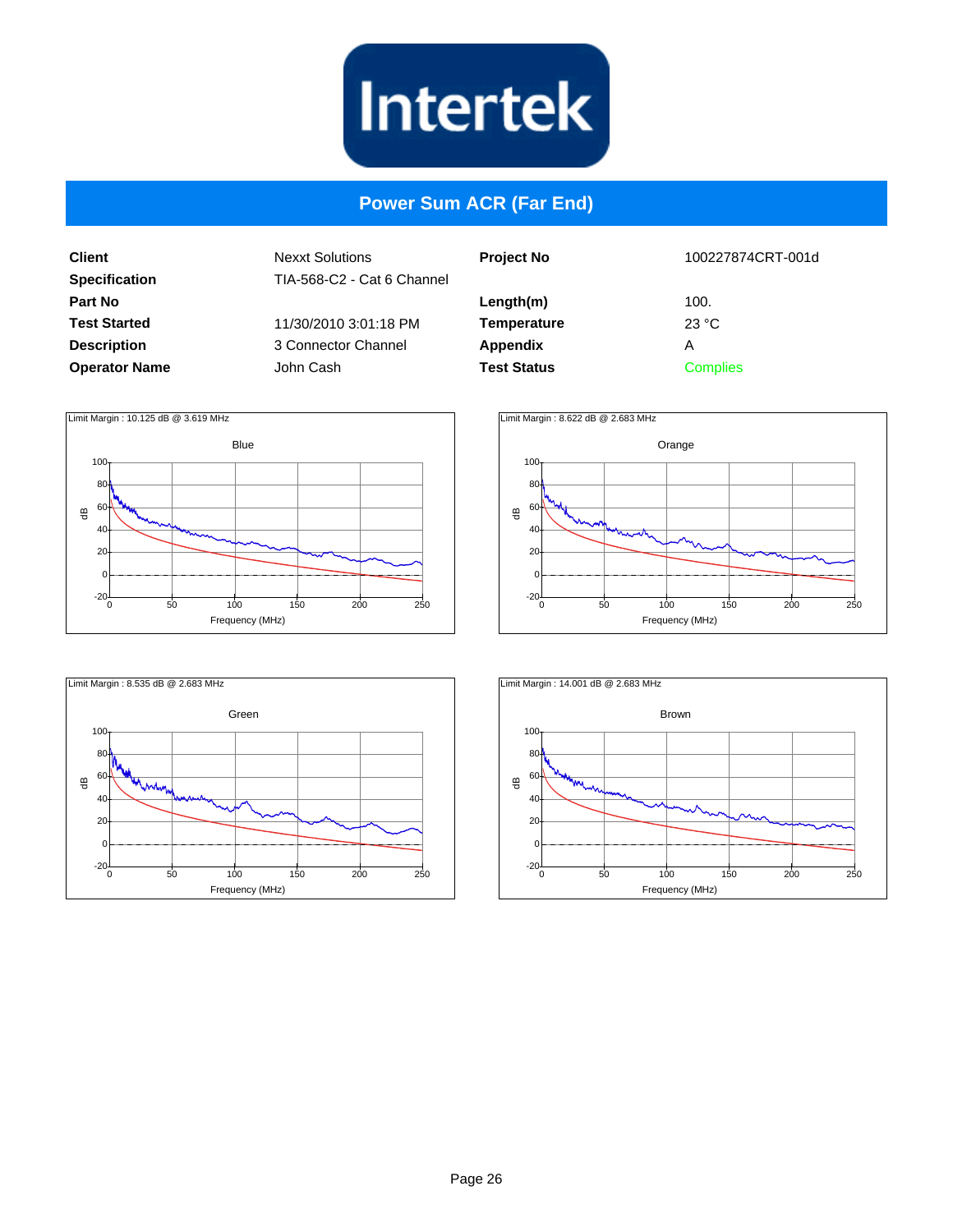

#### **Far End Cross Talk (Near End)**

**Client Specification Part No Test Started Description Operator Name** Nexxt Solutions TIA-568-C2 - Cat 6 Channel 11/30/2010 3:01:18 PM 3 Connector Channel John Cash

| <b>Project No</b>  | 100227874CRT-001d |
|--------------------|-------------------|
| Length(m)          | 100.              |
| <b>Temperature</b> | 23 °C             |
| <b>Appendix</b>    | А                 |
| <b>Test Status</b> | <b>Complies</b>   |











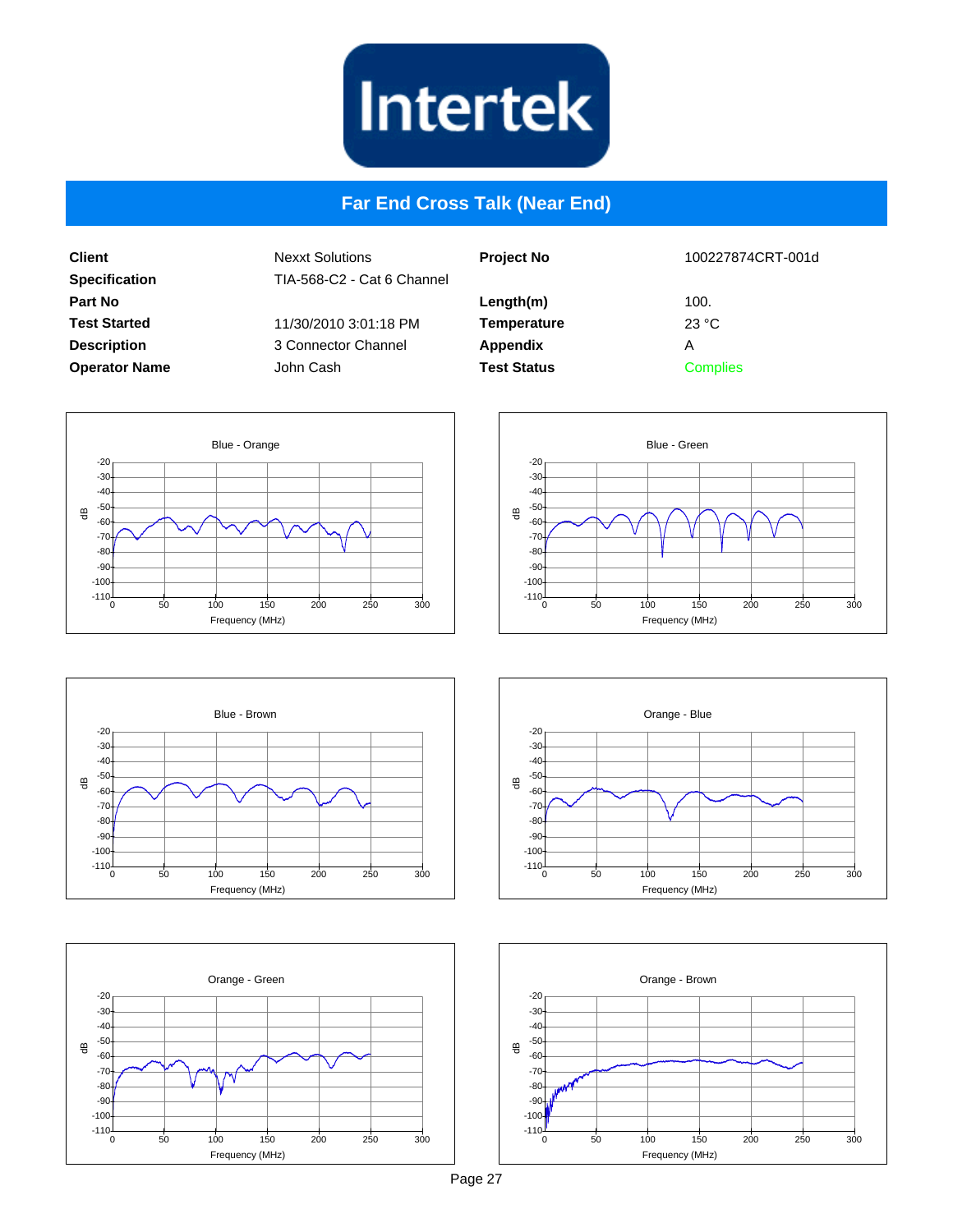

#### **Far End Cross Talk (Near End)**

**Client Specification Part No Test Started Description Operator Name** Nexxt Solutions TIA-568-C2 - Cat 6 Channel 11/30/2010 3:01:18 PM 3 Connector Channel John Cash

| <b>Project No</b>  | 100227874CRT-001d |
|--------------------|-------------------|
| Length(m)          | 100.              |
| <b>Temperature</b> | 23 °C             |
| <b>Appendix</b>    | А                 |
| <b>Test Status</b> | <b>Complies</b>   |











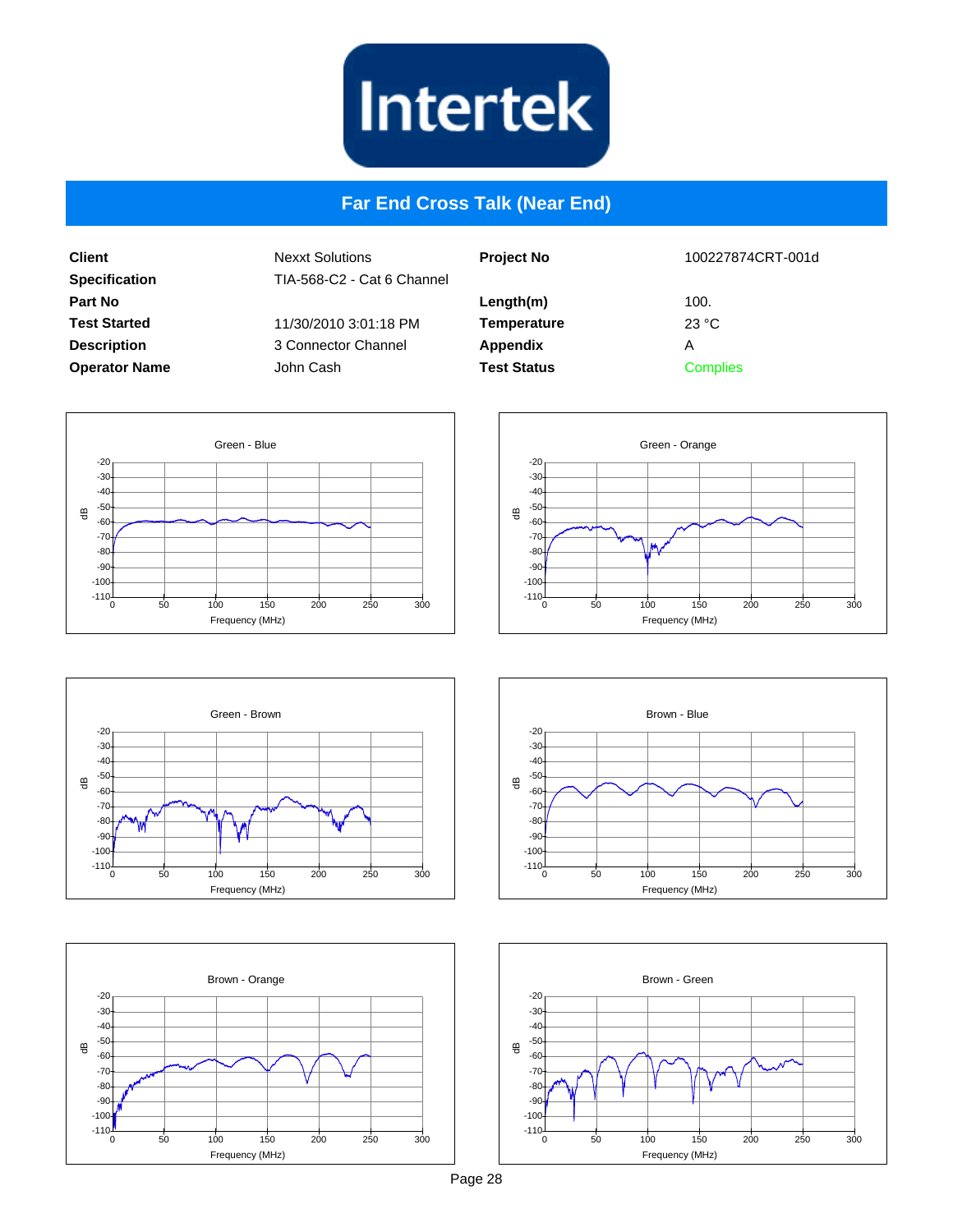

#### **ELFEXT/ACRF (Near End)**

**Client Specification Part No Test Started Description Operator Name** Nexxt Solutions TIA-568-C2 - Cat 6 Channel 11/30/2010 3:01:18 PM 3 Connector Channel John Cash

| <b>Project No</b>  | 100227874CRT-001d       |
|--------------------|-------------------------|
| Length(m)          | 100.                    |
| <b>Temperature</b> | $23 \text{ }^{\circ}$ C |
| <b>Appendix</b>    | Α                       |
| <b>Test Status</b> | <b>Complies</b>         |







Blue - Green  $\oplus$ Frequency (MHz)  $-10$  $-20$ -30 -40 -50 -60 -70 -80 -90  $-100$  $-110^{10}$  $\Omega$ 0 50 100 150 200 250 300 Limit Margin : 6.487 dB @ 207.897 MHz



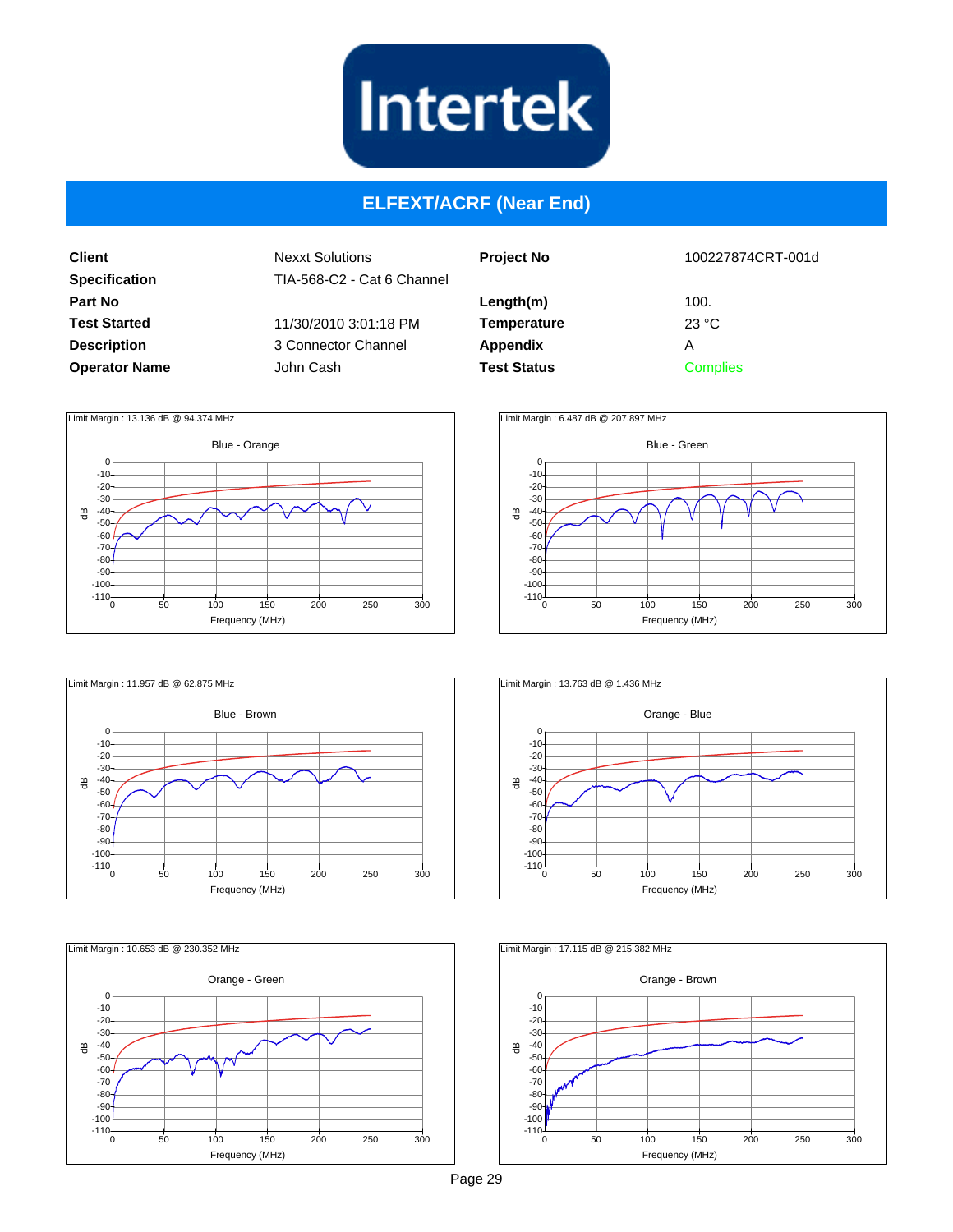

#### **ELFEXT/ACRF (Near End)**

**Client Specification Part No Test Started Description Operator Name** Nexxt Solutions TIA-568-C2 - Cat 6 Channel 11/30/2010 3:01:18 PM 3 Connector Channel John Cash

| <b>Project No</b>  | 100227874CRT-001d       |
|--------------------|-------------------------|
| Length(m)          | 100.                    |
| <b>Temperature</b> | $23 \text{ }^{\circ}$ C |
| <b>Appendix</b>    | А                       |
| <b>Test Status</b> | <b>Complies</b>         |
|                    |                         |











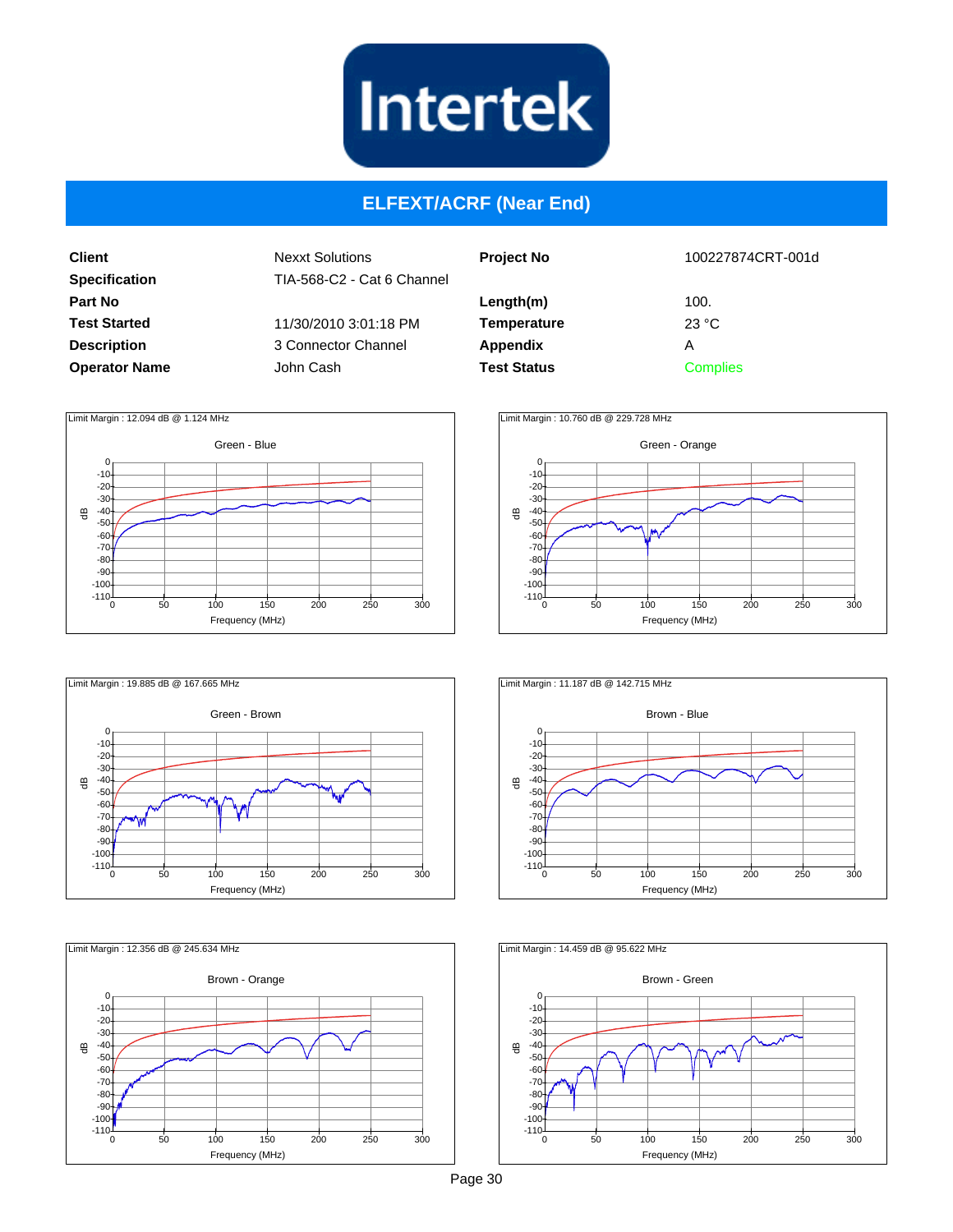

#### **Power Sum ELFEXT/PSACRF (Near End)**

**Client Specification Part No Test Started Description Operator Name**

| 100227874CRT-001d                                       |
|---------------------------------------------------------|
| 100.<br>$23 \text{ }^{\circ}$ C<br>Α<br><b>Complies</b> |
|                                                         |







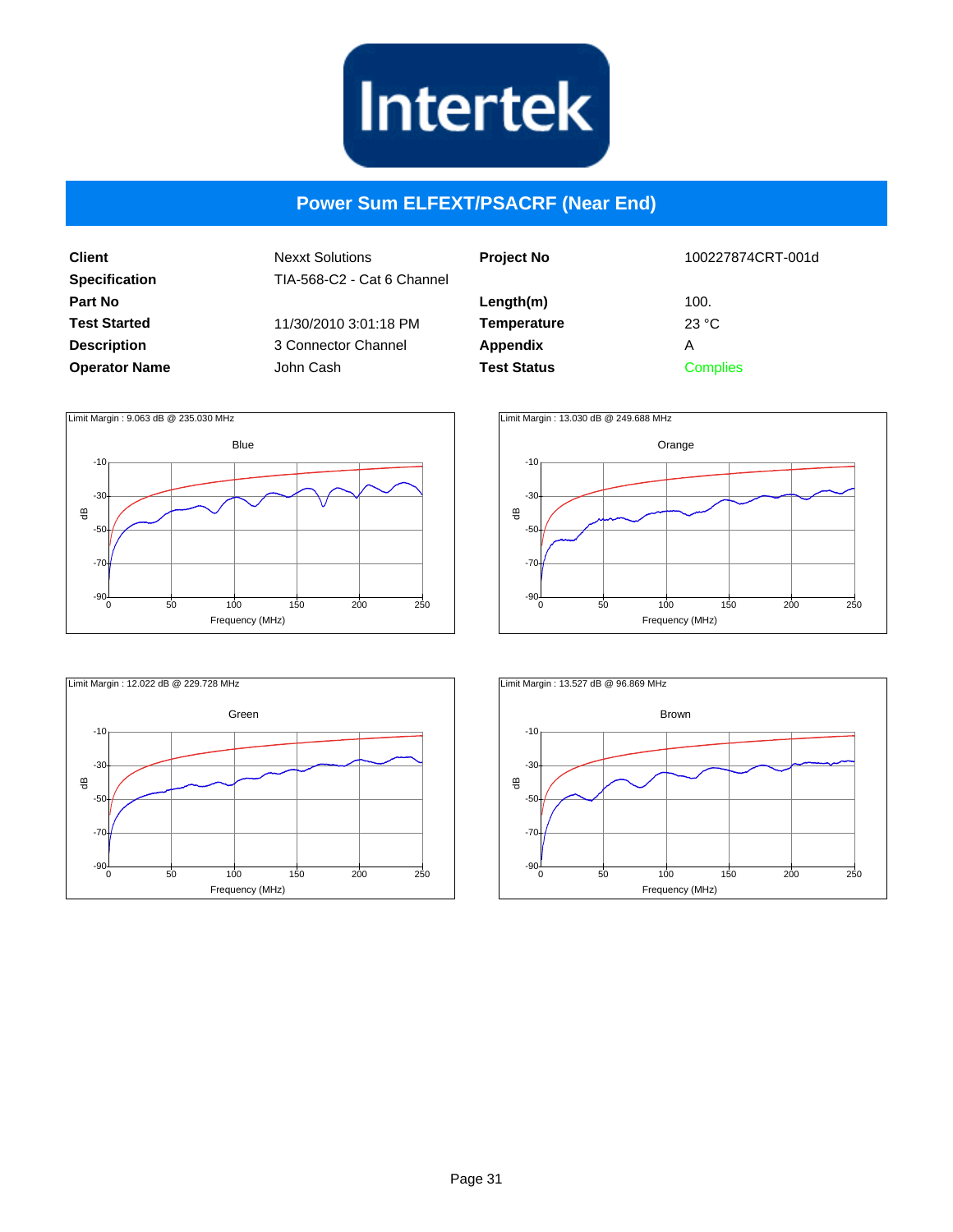

#### **Return Loss (Near End)**

**Client Specification Part No Test Started Description Operator Name**

| <b>Project No</b>  | 100227874CRT-001d |
|--------------------|-------------------|
| Length(m)          | 100.              |
| <b>Temperature</b> | 23 °C             |
| <b>Appendix</b>    | А                 |
| <b>Test Status</b> | <b>Complies</b>   |
|                    |                   |







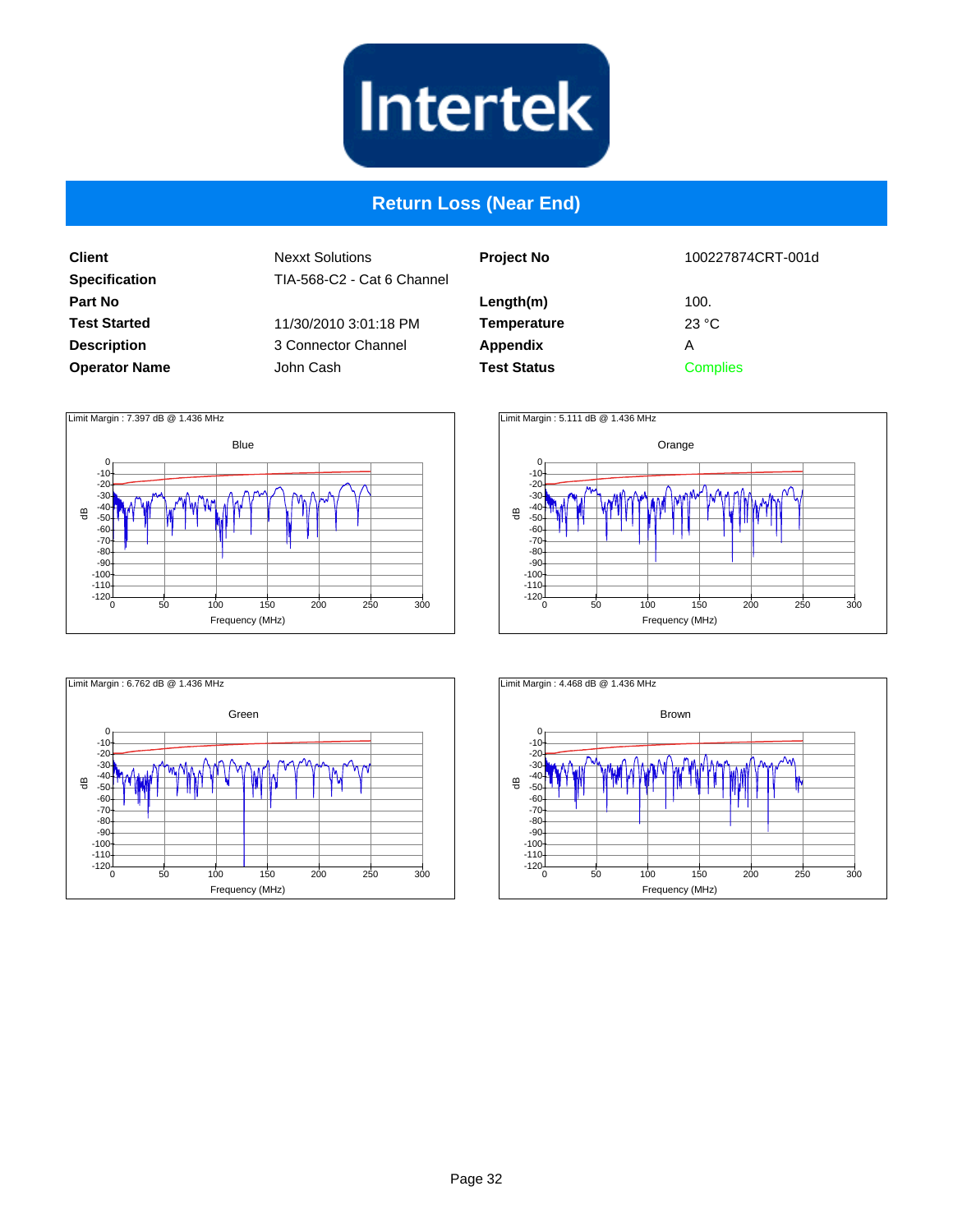

## **Return Loss (Far End)**

**Client Specification Part No Test Started Description Operator Name**

| 100227874CRT-001d |
|-------------------|
| 100.              |
| 23 °C             |
| А                 |
| <b>Complies</b>   |
|                   |







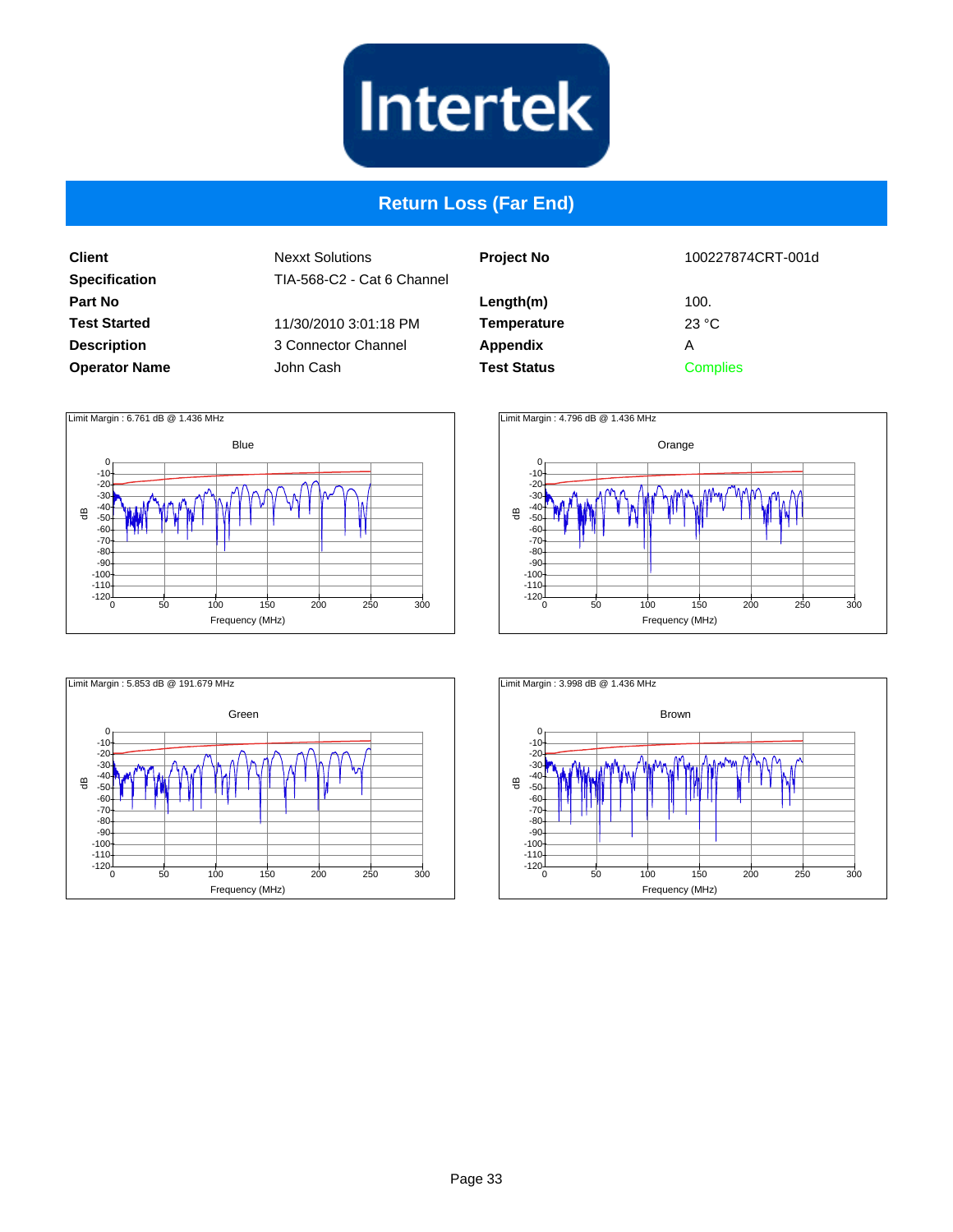

#### **Propagation Velocity (Near End)**

| <b>Client</b><br><b>Specification</b> | <b>Nexxt Solutions</b><br>TIA-568-C2 - Cat 6 Channel | <b>Project No</b>  | 100227874CRT-001d |
|---------------------------------------|------------------------------------------------------|--------------------|-------------------|
| Part No                               |                                                      | Length(m)          | 100.              |
| <b>Test Started</b>                   | 11/30/2010 3:01:18 PM                                | <b>Temperature</b> | 23 °C             |
| <b>Description</b>                    | 3 Connector Channel                                  | Appendix           | A                 |
| <b>Operator Name</b>                  | John Cash                                            | <b>Test Status</b> | <b>Complies</b>   |







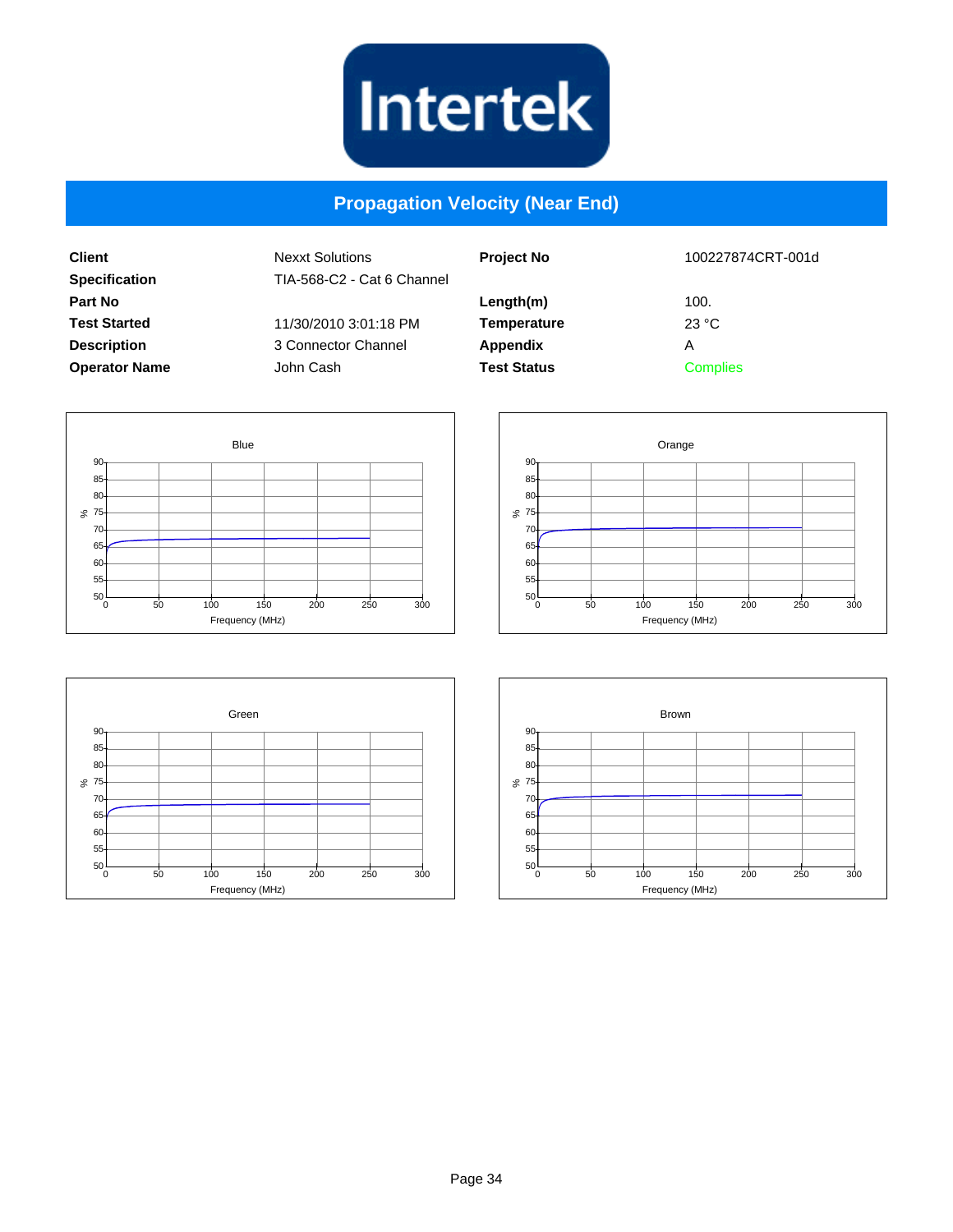

#### **Propagation Delay (Near End)**

**Client Specification Part No Test Started Description Operator Name**

| <b>Project No</b>  | 100227874CRT-001d |
|--------------------|-------------------|
| Length(m)          | 100.              |
| <b>Temperature</b> | 23 °C             |
| Appendix           | Α                 |
| <b>Test Status</b> | <b>Complies</b>   |
|                    |                   |







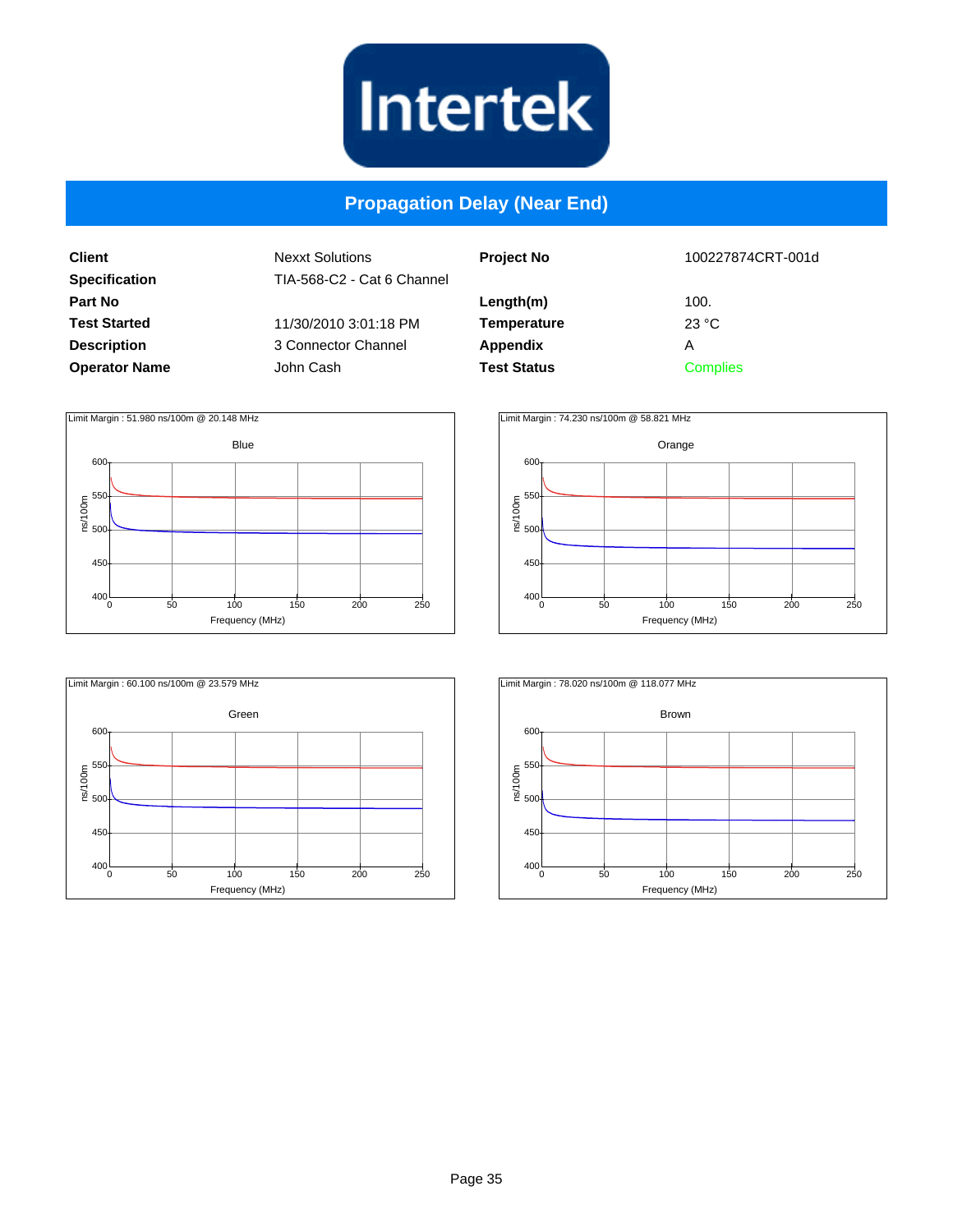

#### **Delay Skew (Near End)**

| <b>Client</b><br><b>Specification</b> | <b>Nexxt Solutions</b><br>TIA-568-C2 - Cat 6 Channel | <b>Project No</b>  | 100227874CRT-001d |
|---------------------------------------|------------------------------------------------------|--------------------|-------------------|
| Part No                               |                                                      | Length(m)          | 100.              |
| <b>Test Started</b>                   | 11/30/2010 3:01:18 PM                                | <b>Temperature</b> | 23 °C             |
| <b>Description</b>                    | 3 Connector Channel                                  | Appendix           | A                 |
| <b>Operator Name</b>                  | John Cash                                            | <b>Test Status</b> | <b>Complies</b>   |

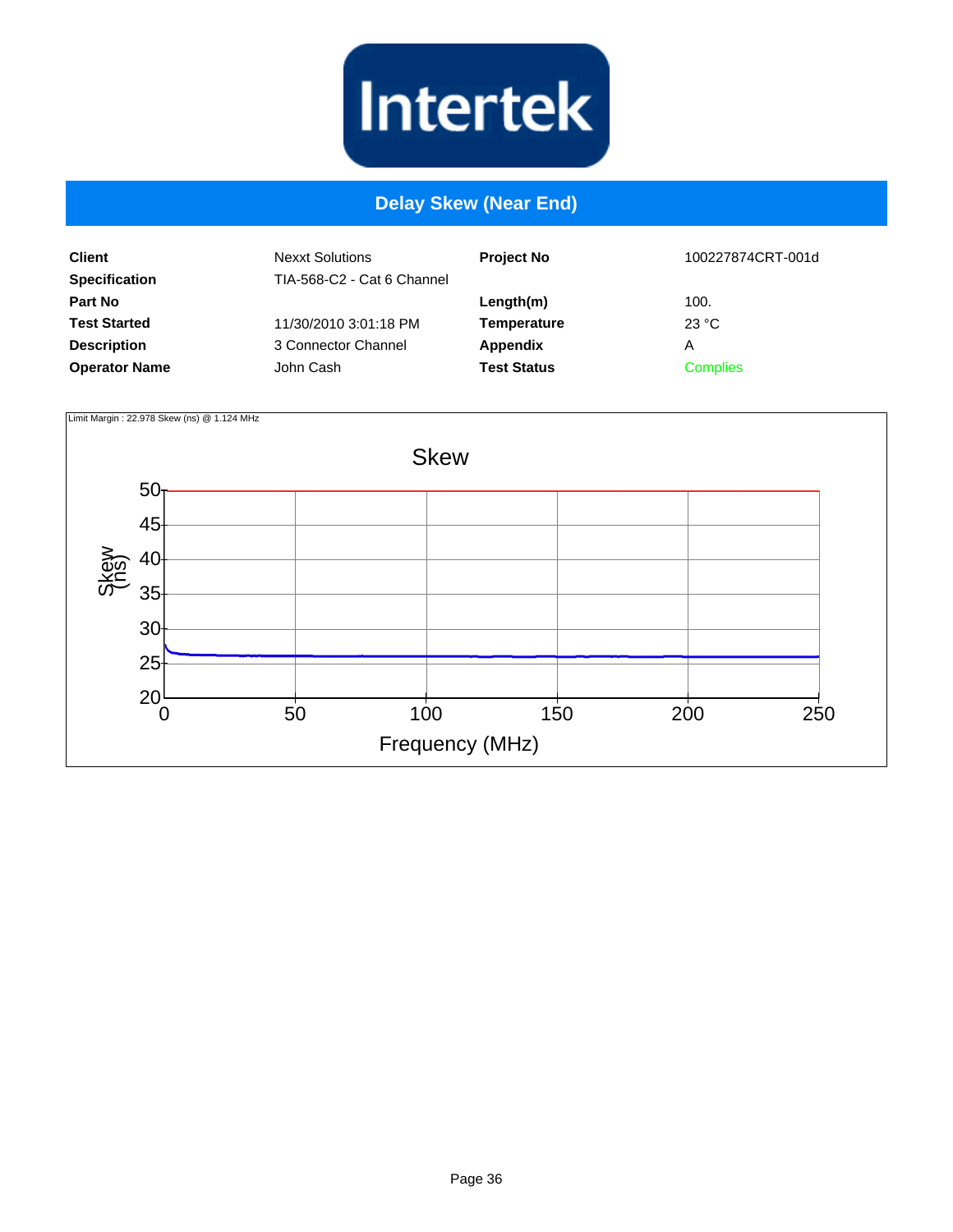# **Intertek**

#### **TCL Near**

**Client Specification Part No Test Started Description Operator Name** Nexxt Solutions TIA-568-C2 - Cat 6 Channel

11/30/2010 3:01:18 PM 3 Connector Channel John Cash

| <b>Project No</b>  | 100227874CRT-001d       |
|--------------------|-------------------------|
| Length(m)          | 100.                    |
| <b>Temperature</b> | $23 \text{ }^{\circ}$ C |
| <b>Appendix</b>    | А                       |
| <b>Test Status</b> | <b>Complies</b>         |
|                    |                         |







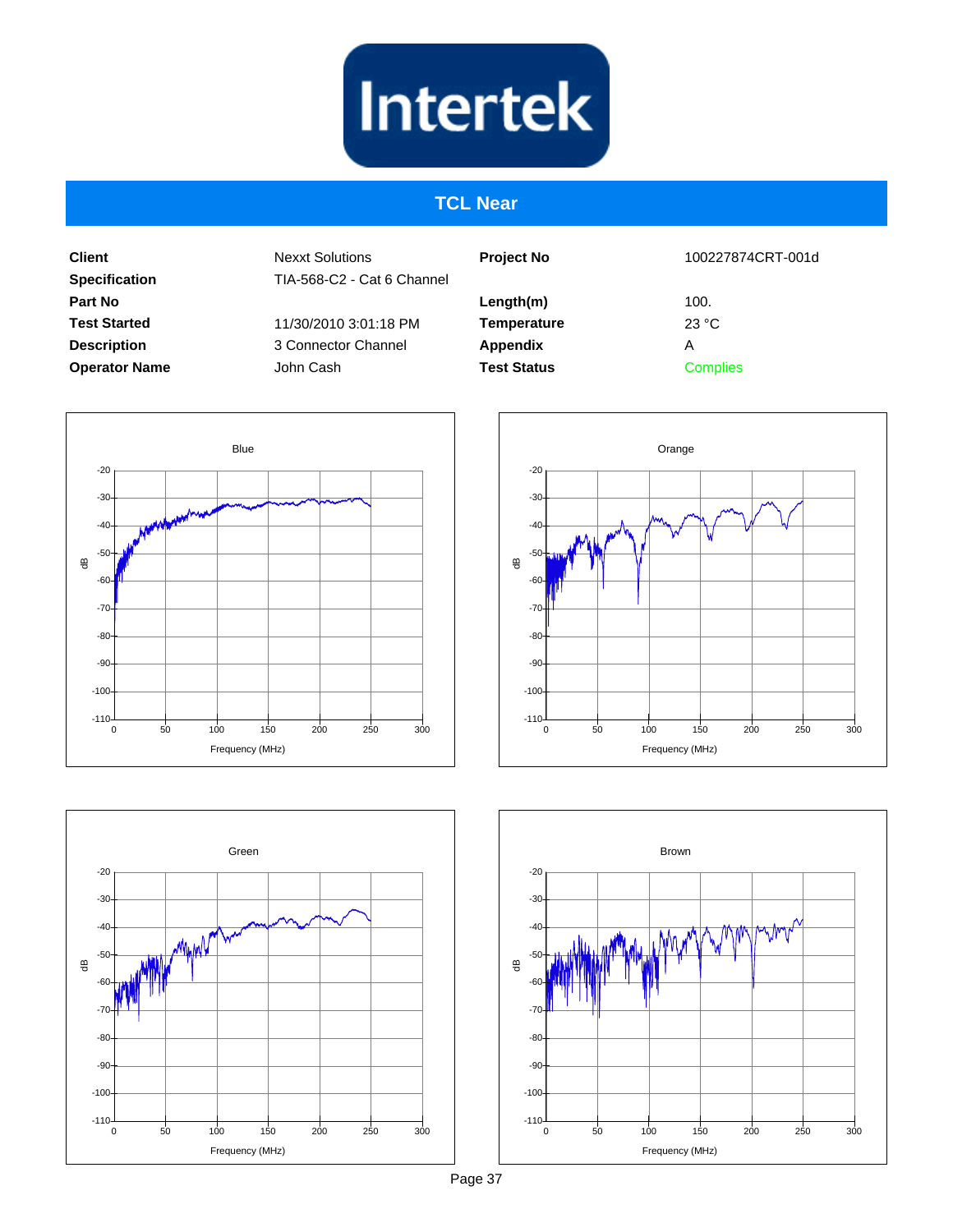# **Intertek**

#### **TCL Far**

**Client Specification Part No Test Started Description Operator Name**

Nexxt Solutions TIA-568-C2 - Cat 6 Channel

11/30/2010 3:01:18 PM 3 Connector Channel John Cash

| <b>Project No</b>  | 100227874CRT-001d |
|--------------------|-------------------|
| Length(m)          | 100.              |
| <b>Temperature</b> | 23 °C             |
| Appendix           | А                 |
| <b>Test Status</b> | <b>Complies</b>   |
|                    |                   |







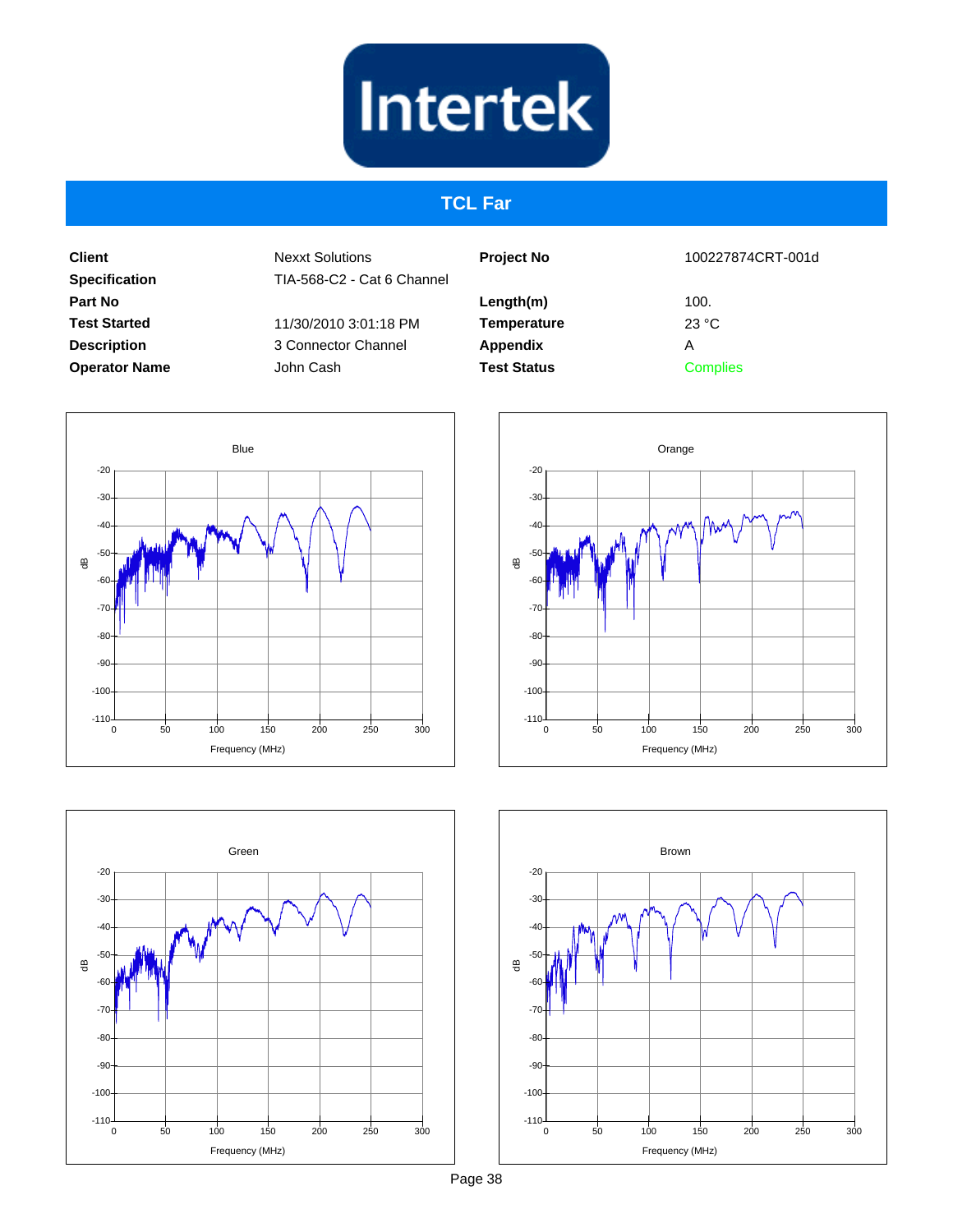

#### **TCTL Near**

**Client Specification Part No Test Started Description Operator Name** Nexxt Solutions TIA-568-C2 - Cat 6 Channel

> 11/30/2010 3:01:18 PM 3 Connector Channel John Cash

| <b>Project No</b>  |  |
|--------------------|--|
| Length(m)          |  |
| <b>Temperature</b> |  |
| Appendix           |  |
| <b>Test Status</b> |  |
|                    |  |

100227874CRT-001d

100. 23 °C A

**Complies** 







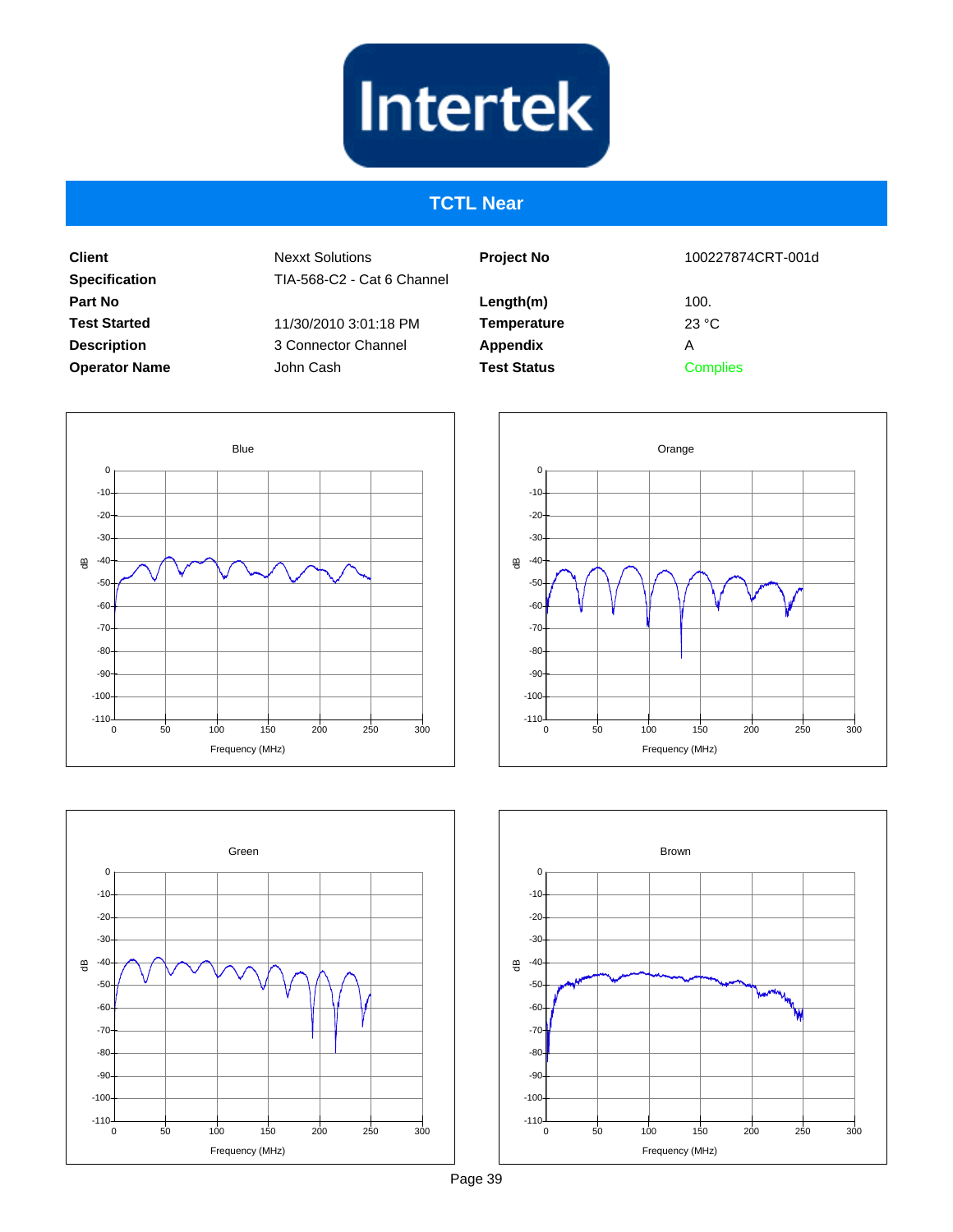# **Intertek**

## **TCTL Far**

**Client Specification Part No Test Started Description Operator Name** Nexxt Solutions TIA-568-C2 - Cat 6 Channel

11/30/2010 3:01:18 PM 3 Connector Channel John Cash

| <b>Project No</b>               | 100227874CRT-001d |
|---------------------------------|-------------------|
| Length(m)<br><b>Temperature</b> | 100.<br>23 °C     |
| Appendix                        | Α                 |
| <b>Test Status</b>              | Complies          |
|                                 |                   |







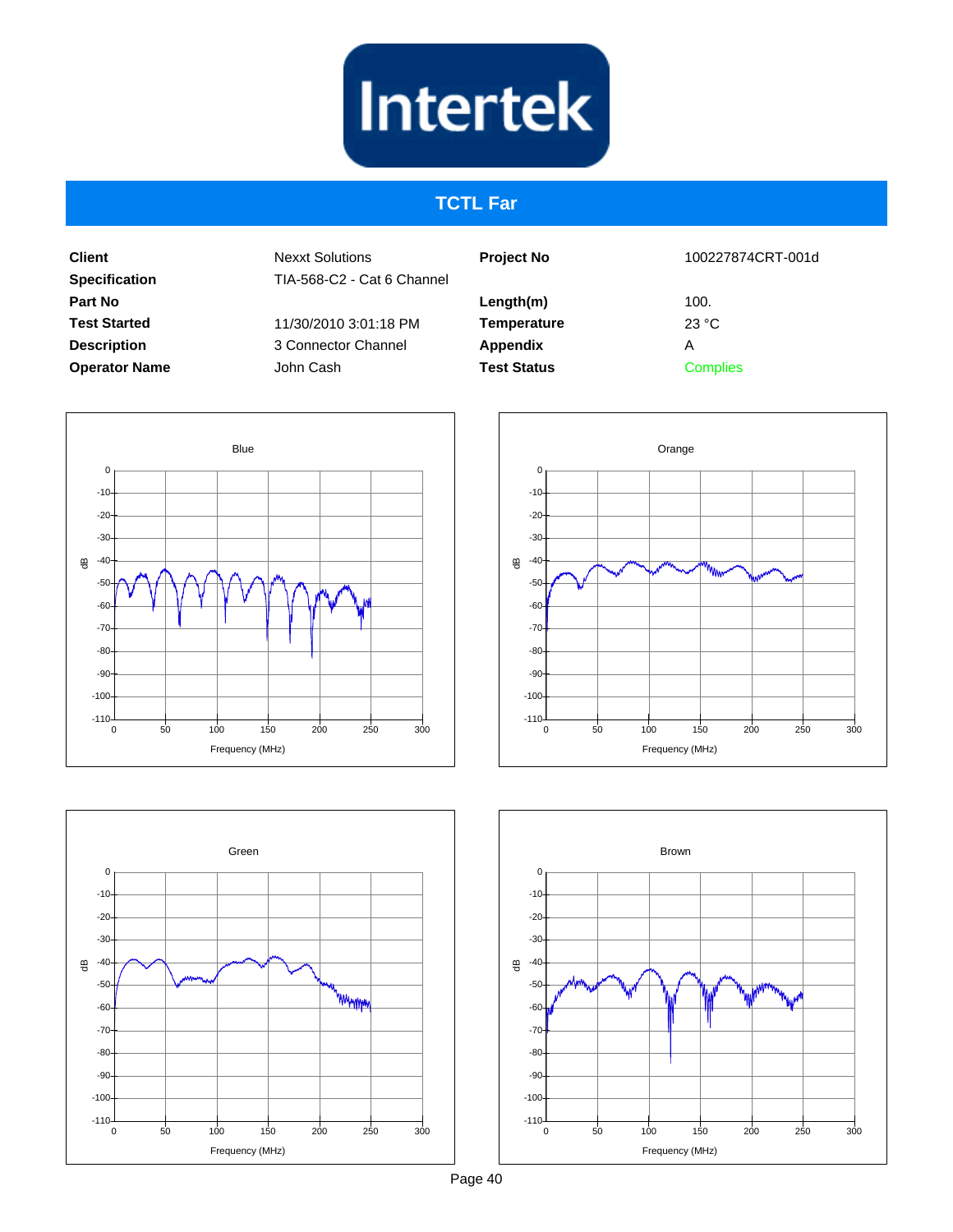

#### **ELTCTL Near**

**Client Specification Part No Test Started Description Operator Name** Nexxt Solutions TIA-568-C2 - Cat 6 Channel

> 11/30/2010 3:01:18 PM 3 Connector Channel John Cash

| <b>Project No</b>  |  |
|--------------------|--|
| Length(m)          |  |
| <b>Temperature</b> |  |
| Appendix           |  |
| <b>Test Status</b> |  |

100227874CRT-001d

100. 23 °C A **Complies**